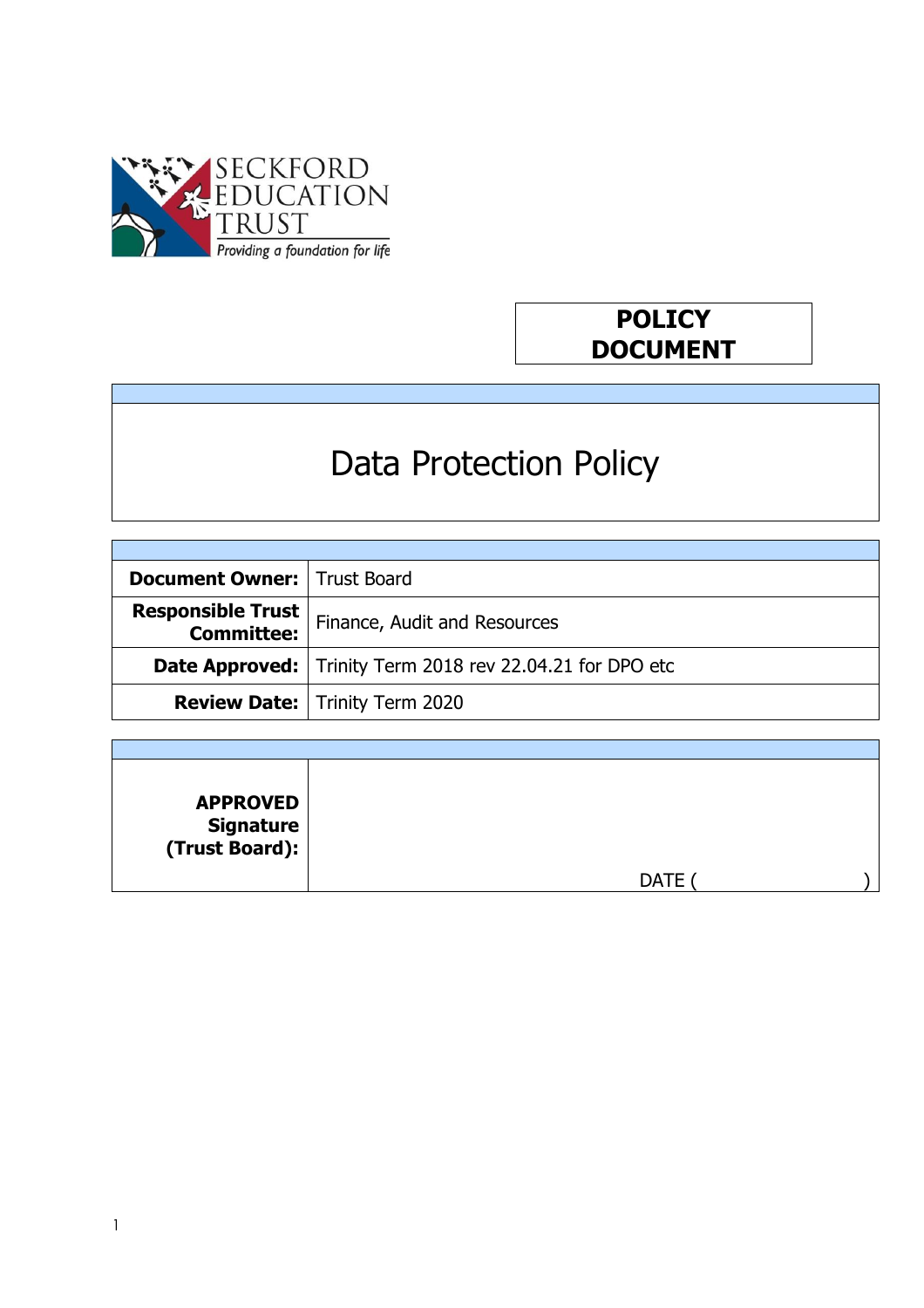# 1. Other relevant policies and documents

- Confidentiality Policy
- Freedom of Information Policy
- ICT Policy
- Information Security Policy
- Safeguarding Policy
- Access to Student Records Policy
- Data Protection Acts

## 2. Explanation of terms used in the policy

'Trust' = Seckford Education Trust (SET)

'SET School(s)' = schools within the Trust

Personal data= Data from which a person can be identified, including data that, when combined with other readily available information, leads to a person being identified Sensitive personal data = Data such as:

- Racial or ethnic origin
- Political opinions
- Religious beliefs, or beliefs of a similar nature
- Where a person is a member of a trade union
- Physical and mental health
- Sexual orientation
- Whether a person has committed, or is alleged to have committed, an offence

## Criminal convictions

Processing = Obtaining, recording or holding data

Data subject  $=$  The person whose personal data is held or processed

Data controller  $=$  A person or organisation that determines the purposes for which, and the manner in which, personal data is processed

Data processor = a person, other than an employee of the data controller, who processes the data on behalf of the data controller

# 3. Purpose of the policy

This document outlines the Data Protection Policy for the Seckford Education Trust (SET) within the Trust. This policy covers the Trust and all its Schools, for which the Trust is the data controller (within the meaning of the Data Protection Act 1998), and as such there is no need for each School to have its own policy.

## 4. Introduction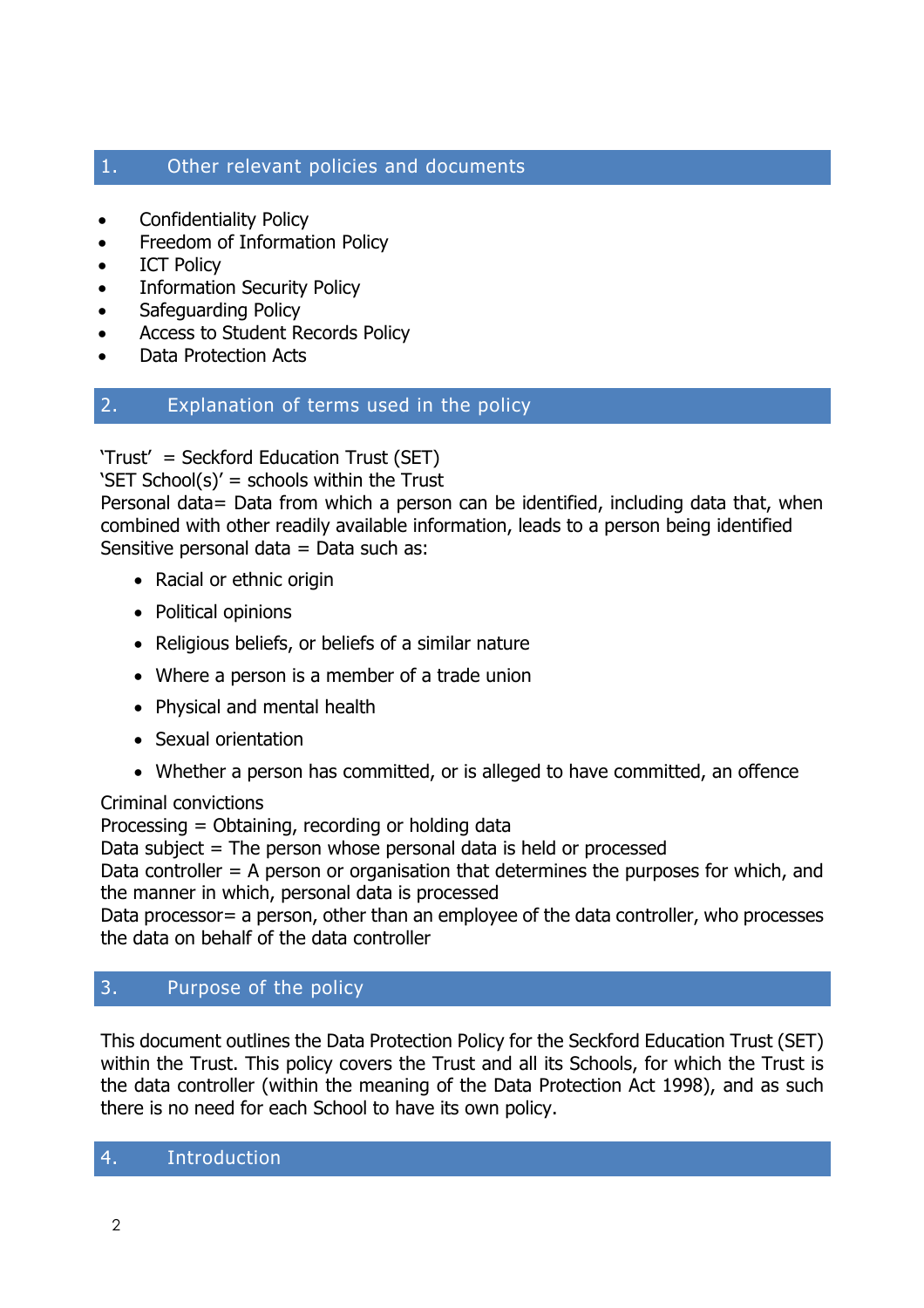The Trust and its Schools collect and uses certain types of personal information about staff, students, parents / carers and other individuals who come into contact with the Trust and its Schools, in order that we may provide education and associated functions.

In addition, it may be required by law to collect and use certain types of information to comply with statutory obligations of Local Authorities (LAs), government agencies and other bodies.

This policy is intended to ensure that personal information must be dealt with properly and securely and in accordance with the Data Protection Act and other related legislation. It will apply to information regardless of the way it is used, recorded and stored and whether it is held in paper files or electronically.

This Policy does not cover the application of the Freedom of Information Act 2000 and the Environmental Information Regulations 2004: please see our Freedom of Information Policy.

# 5. Data Protection Act

There are 8 Data Protection Principles as laid down in the 1998 Data Protection Act which must be followed at all times, unless an exemption applies:

- Data must be processed fairly, lawfully and may only be used for the specific purposes for which it was collected;
- Personal data shall be obtained only for one or more specific and lawful purposes;
- Personal data shall be adequate, relevant and not excessive in relation to the purpose(s) for which they are processed;
- Personal data shall be accurate and where necessary kept up to date;
- Personal data processed for any purpose(s) shall not be kept for longer than is necessary for that purpose;
- Personal data shall be processed in accordance with the rights of data subjects under the 1998 Data Protection Act;
- Appropriate technical and organisational measures shall be taken against unauthorised or unlawful processing of personal data and against accidental loss or destruction of, or damage to, personal data. These include technical measures (such as firewalls) and organisational measures (such as staff training);
- Personal data shall not be transferred to a country outside the European Economic Area, unless that country or territory ensures an adequate level of protection for the rights and freedoms of data subjects in relation to the processing of personal data.

# 6. Policy statement

The Trust is committed to maintaining the 8 principles outlined above. This means that the Trust and its Schools will: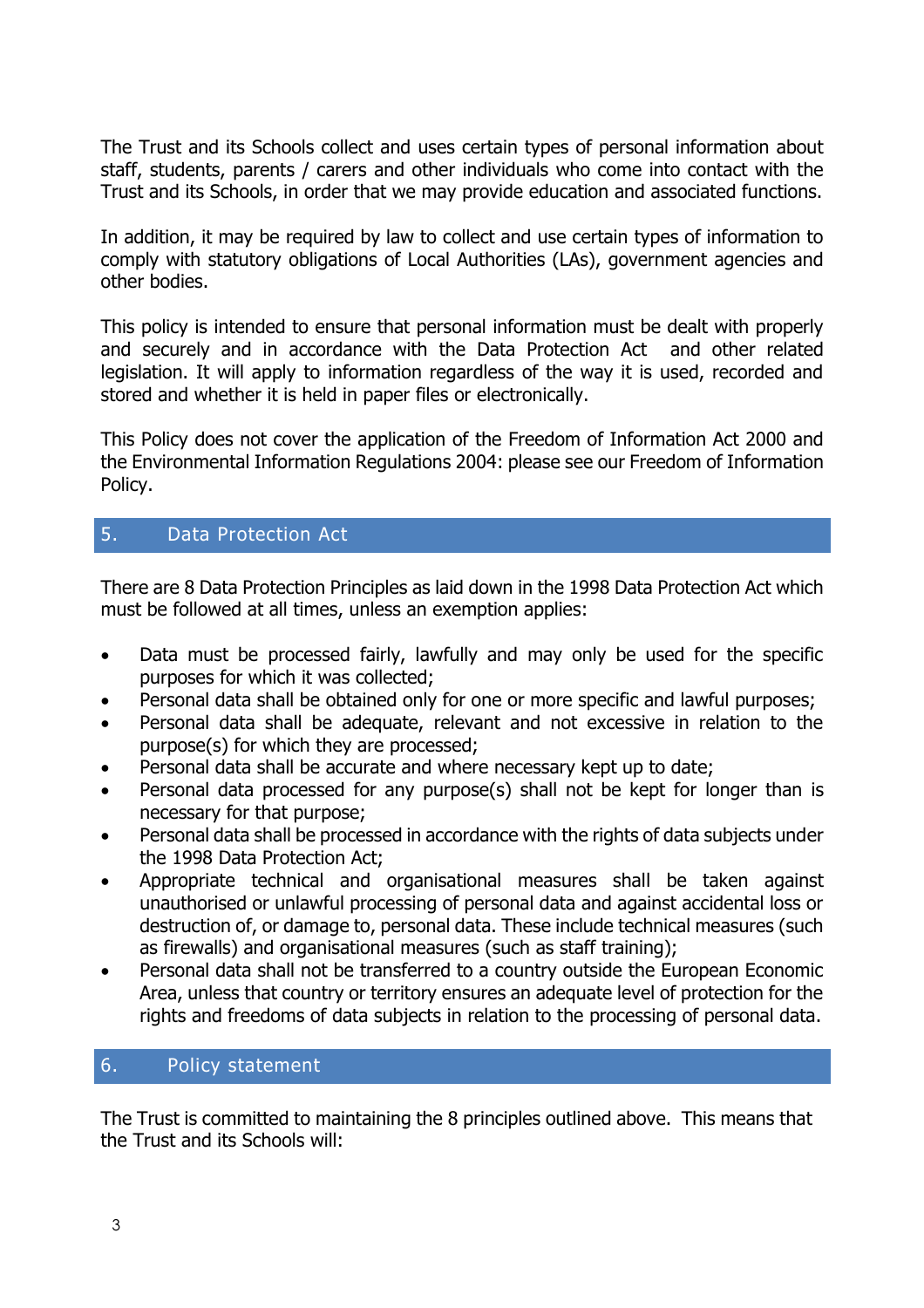- Obtain consent if required for the processing of personal data (please note that consent may not be required if the processing is necessary for the Trust to undertake its obligations to students, and their parents / carers: for example under a contract, or to protect students or others from harm, to fulfil the lawful and legitimate interests of the Trust, or because of some right or obligation conferred on the Trust by law);
- If information is shared we will (except in occasional circumstances where it is lawful and appropriate not to do so) explain to those concerned why, with whom and under what circumstances;
- We will check the quality and accuracy of the information we hold;
- Apply our Confidentiality Policy and Information Security Policy and procedures therein to ensure that information is securely maintained;
- Review the data we hold at regular intervals to ensure personal information is not held longer than is necessary;
- Ensure that when information is properly authorised for disposal this is done securely;
- Ensure appropriate security measures to safeguard personal information whether that is held in paper files or on our computer system;
- We will share personal information with others when it is necessary and legally appropriate to do so;
- We will refer to the Freedom of Information Policy when responding to requests for access to personal information (these requests will be recorded and this information will be reviewed by the Trust Board. An administration fee may be payable);
- We will refer to the Access to Student Records Policy when responding to requests for access to student records (these requests will be recorded and this information will be reviewed by the Trust Board. An administration fee may be payable);
- Train our staff so that they are aware of our policies and procedures;
- This policy will be updated as necessary to reflect best practice or amendments made to the Data Protection Act 1998 and subsequent legislation or regulation.

# **Sensitive personal data**

The School may, from time to time, be required to process sensitive personal data about staff, students or parents. Sensitive personal data includes medical information and data relating to religion, race, trade union membership and criminal records and proceedings. Where sensitive personal data is processed by the School, the explicit consent of the subject will generally be required but there are circumstances where it is not: for example, where necessary to protect the vital interests of individuals, or where required by law (including in the context of employment) or by a statutory authority.

# 7. Data protection at the Trust and its Schools

## 7.1 Data accuracy: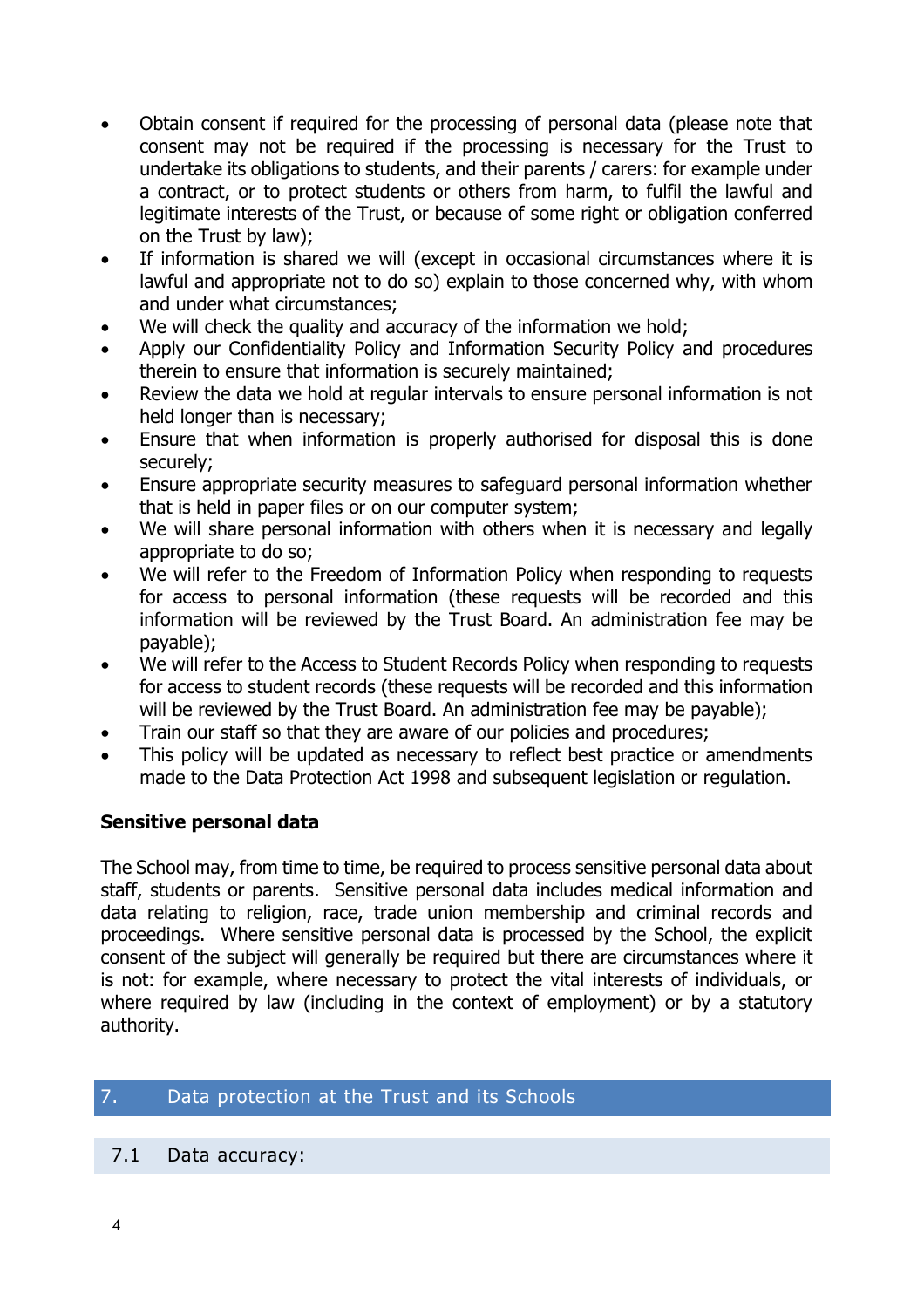Data held will be as accurate and up to date as is reasonably possible. If a data subject informs the Trust or its Schools of a change of circumstances their records will be updated as soon as is practicable.

Where a data subject challenges the accuracy of their data, the Trust or its Schools will immediately mark the record as potentially inaccurate and until resolved the marker will remain and all disclosures of the affected information will contain both versions of the information.

# 7.2 Data adequacy and relevance:

Data held about people will be adequate, relevant and not excessive in relation to the purpose for which the data is being held. In order to ensure compliance with this principle, the Trust and its Schools will check records regularly for missing, irrelevant or seemingly excessive information and may contact data subjects to verify certain items of data.

## 7.3 Authorised disclosures:

The Trust and its Schools will, in general, only disclose data about individuals with their consent. However there are circumstances under which the Trust and its Schools may need to disclose personal data – even sensitive personal data – without explicit consent for that occasion. These circumstances are generally limited to:

- Student data disclosed to authorised recipients related to education and administration necessary for the school to perform its statutory duties and obligations;
- Student data disclosed to authorised recipients in respect of safeguarding (health, safety and welfare);
- Student data disclosed to parents / carers in respect of their child's progress, achievements, attendance, attitude or general demeanour within or in the vicinity of the school;
- Staff data disclosed to relevant authorities e.g. in respect of payroll and administrative matters; or
- where expressly requested by a relevant authority.

Only authorised and trained staff are allowed to make external disclosures of personal data and internal processing of personal data, in particular sensitive personal information, is handled by appropriate staff on a need-to-know basis. Data used within the school by administrative staff, teachers and those external agencies with which we work, will only be made available where the person requesting the information is a professional legitimately working within the school who need to know the information in order to do their work. The school will not disclose anything on students' records which would be likely to cause serious harm to their physical or mental health or that of anyone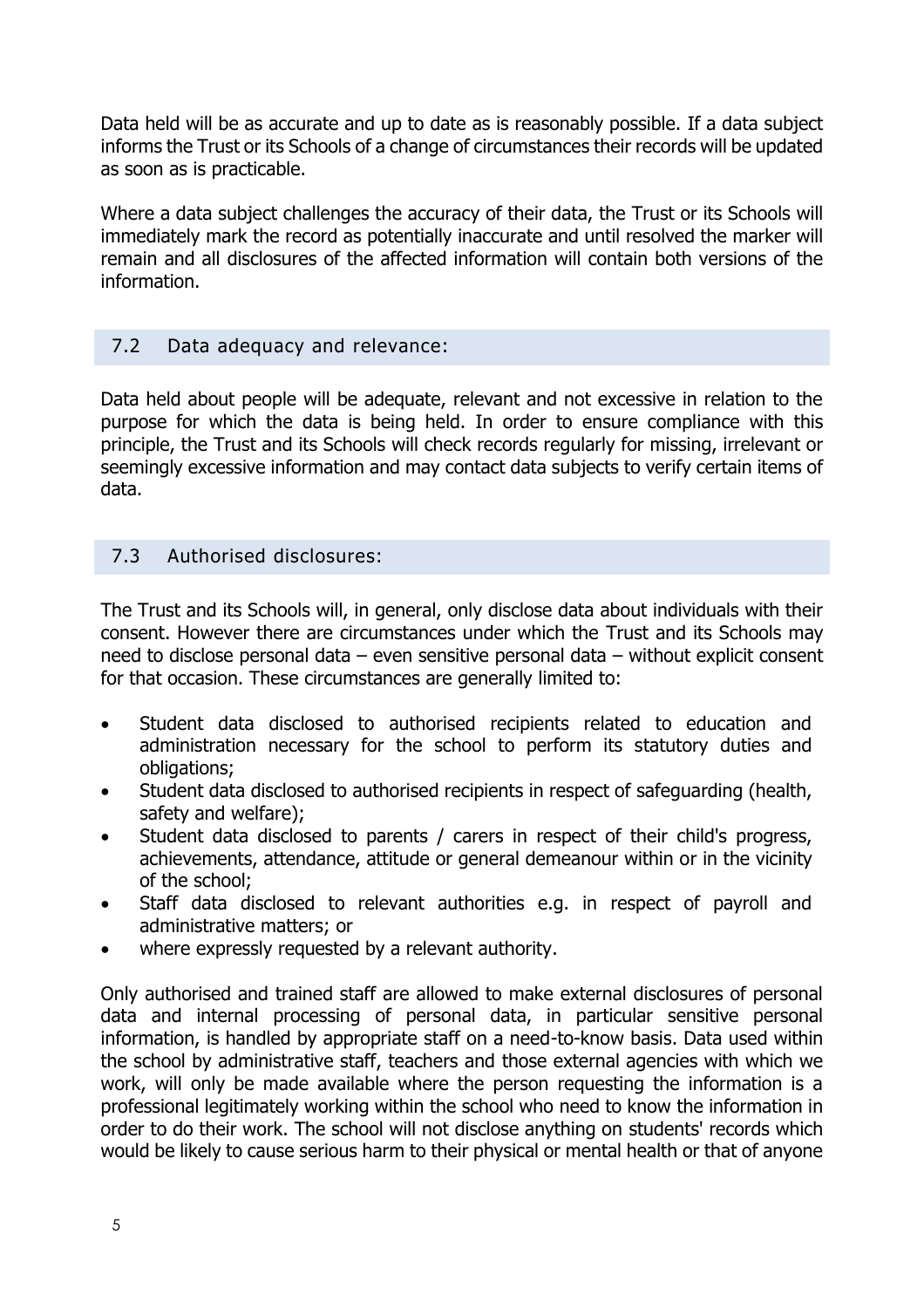else – including anything which suggests that they are, or have been, either the subject of or at risk of child abuse. See Safeguarding Policy for further information.

## 7.4 Subject Access Request:

Under the Data Protection Act 1998, users have a right to request access to information the Foundation holds about them. This is known as a subject access request.

Subject access requests must be submitted in writing, either by letter, email or fax. Requests should include:

- The user's name
- A correspondence address
- A contact number and email address
- Details about the information requested

The Foundation will not reveal the following information in response to subject access requests:

- Information that might cause serious harm to the physical or mental health of the user or another individual
- Information that would reveal that the child is at risk of abuse, where disclosure of that information would not be in the child's best interests
- Information contained in adoption and parental order records
- Certain information given to a court in proceedings concerning the child

Subject access requests for all or part of the student's educational record will be provided within 40 calendar days.

## 7.5 Data and computer security:

#### **Physical security**

Appropriate building security measures are in place, such as alarms, window locks and deadlocks. Only authorised persons are allowed in the network server room. Laptops and printouts are locked away securely when not in use. Visitors to the school are required to sign in and out, to wear identification badges whilst in the school and are, where appropriate, accompanied whilst in the building (see Safeguarding Policy).

#### **Electronic data security**

Security software is installed on all computers containing personal data. Only authorised users are allowed access to the computer files that are password protected. Computer files are backed up daily to a central, secure server.

## **Procedural security**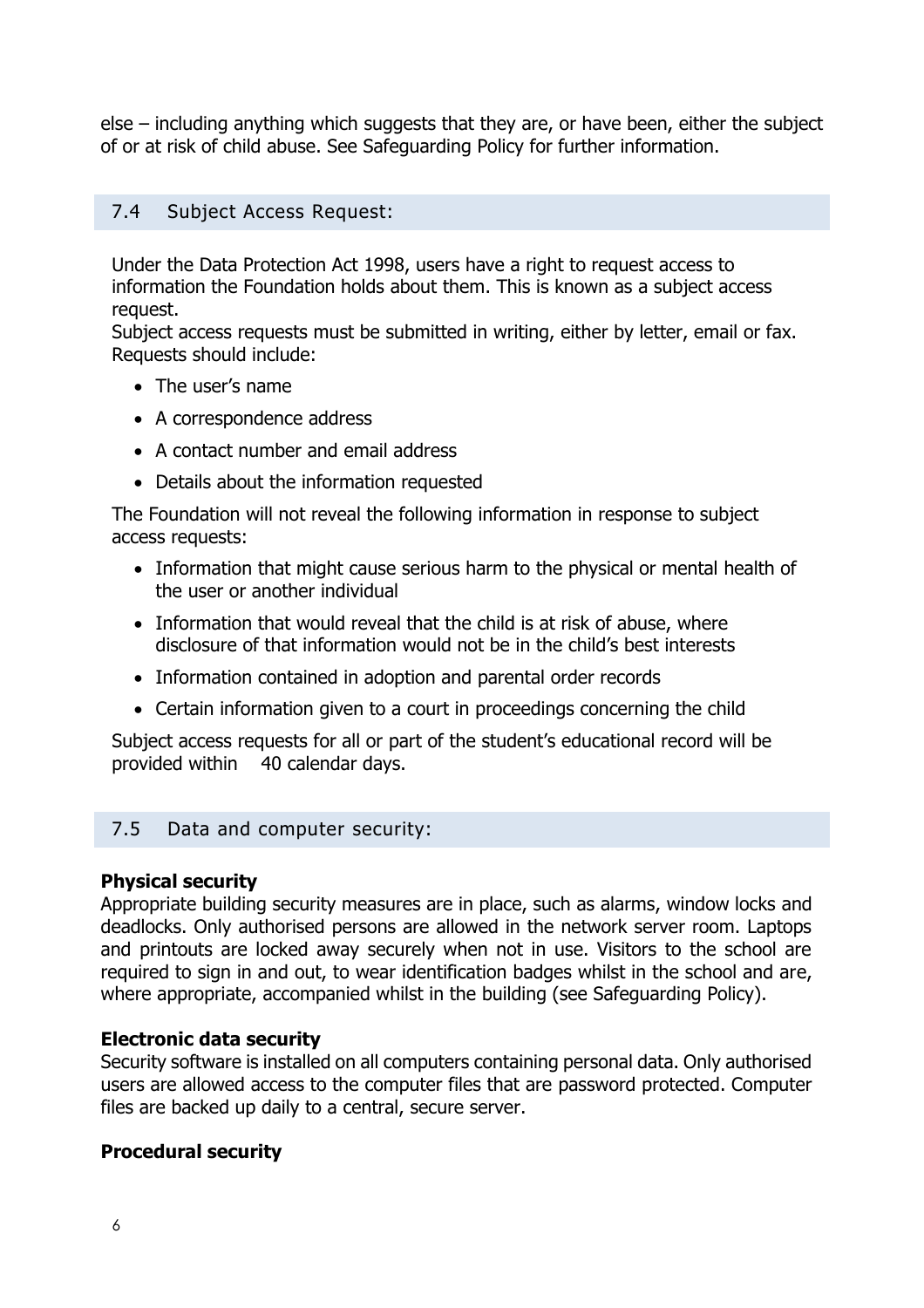In order to be given authorised access to the computer network, staff will have to sign an Acceptable Use Policy (see ICT Policy). All staff are trained in their data protection obligations and their knowledge updated as necessary. Printouts as well as source documents containing confidential information are shredded before disposal (see Information Security Policy).

The Trust is liable as data controller for the acts of its staff, but individual members of staff should be aware they can be personally liable in law for security failures or wrongful disclosures including under the law of libel, confidentiality, or misuse of private information.

#### **Disposal of Records**

Personal information that is no longer needed, or has become inaccurate or out of date, is disposed of securely.

For example, we will shred or incinerate paper-based records, and override electronic files. We may also use an outside company to safely dispose of electronic records

## 8. Training

Our staff and Trustees are provided with data protection training as part of their induction process.

Data protection will also form part of continuing professional development, where changes to legislation or the Foundation's processes make it necessary.

## 9. The general Data protection Regulation

We acknowledge that the law is changing on the rights of data subjects and that the General Data Protection Regulation is due to come into force in May 2018. We will review working practices when this new legislation takes effect and provide training to members of staff and governors where appropriate.

## 10. Complaints

Any complaints about this policy from outside the Trust should be made in accordance with the Trust's Complaints Policy. Any other complaints should be brought to the attention of the Headteacher of the relevant Free School in the first instance.

Complaints that are in the public interest and relate to suspected malpractice may be appropriate to raise under the Trust's Whistleblowing Policy.

## 11. Compliance and performance monitoring

The Trust Board will review this policy every two years and ensure that practice across all schools is in line with this policy. Any review will take into account the most up-todate legislation and guidance.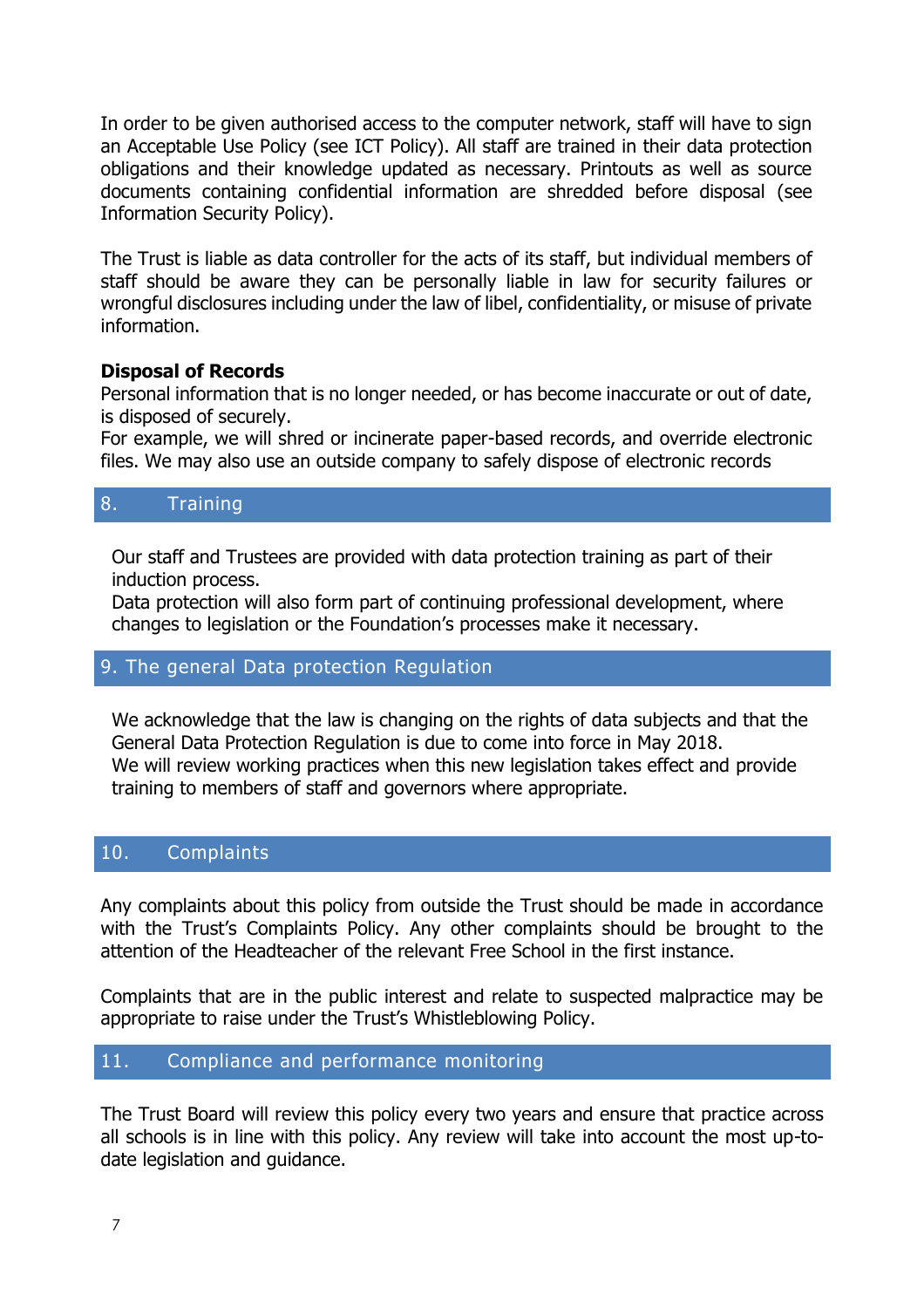The Trust has identified a range of Assurance Methodologies as tools by which compliance with polices can be tested. Those most relevant to this policy include:

- External Audit
- Internal Audit
- External review (by others in the same field)
- Governor visit/report
- Random testing by line managers

# Appendix 1

## **Privacy Notice for Web site**

# PRIVACY POLICY FOR WEBSITE

This policy explains how SET collects and uses information via its website. Please click on the following links for more information on how the Schools use information about students and parents.

**[Information on how the School uses parents' and students](http://www.epsomcollege.org.uk/userfiles/documents/infobooklets/Privacy%20notice%20for%20parents%20-%2027%20Sept%2017%20-%20full%20policy.pdf) information**

**[Information on how the School uses staff](http://www.epsomcollege.org.uk/userfiles/documents/infobooklets/Privacy%20notice%20for%20pupils%2027%20Sept%2017%20-%20full%20policy.pdf)**

**Contact email [addresses](mailto:addresses:enquiries@saxmundhamfreeschool.org.uk)**: enquiries@seckfordeducation.org.uk

## **1. Introduction**

(a) The Seckford Education Trust (SET) was set up to help local communities to establish and run a number of schools and academies in Suffolk. The Trust was established by the Seckford Foundation which is a long established charity dedicated to the education and welfare of young people and older people in Suffolk.

(b) Our schools are publicly-funded state schools which are open to local students irrespective of ability or need. We have schools at Felixstowe (Causton Junior and Maidstone Primary), Saxmundham, Beccles and Ixworth. Our schools are designed to provide an excellent, academically-focussed education to students. SET has high academic, personal and social aspirations for all our students and we aim to deliver above national average progress and achievement for every student relative to their starting points and abilities.

 (c) SET IS A CHARITABLE COMPANY LIMITED BY GUARANTEE (NUMBER 08077362) **.**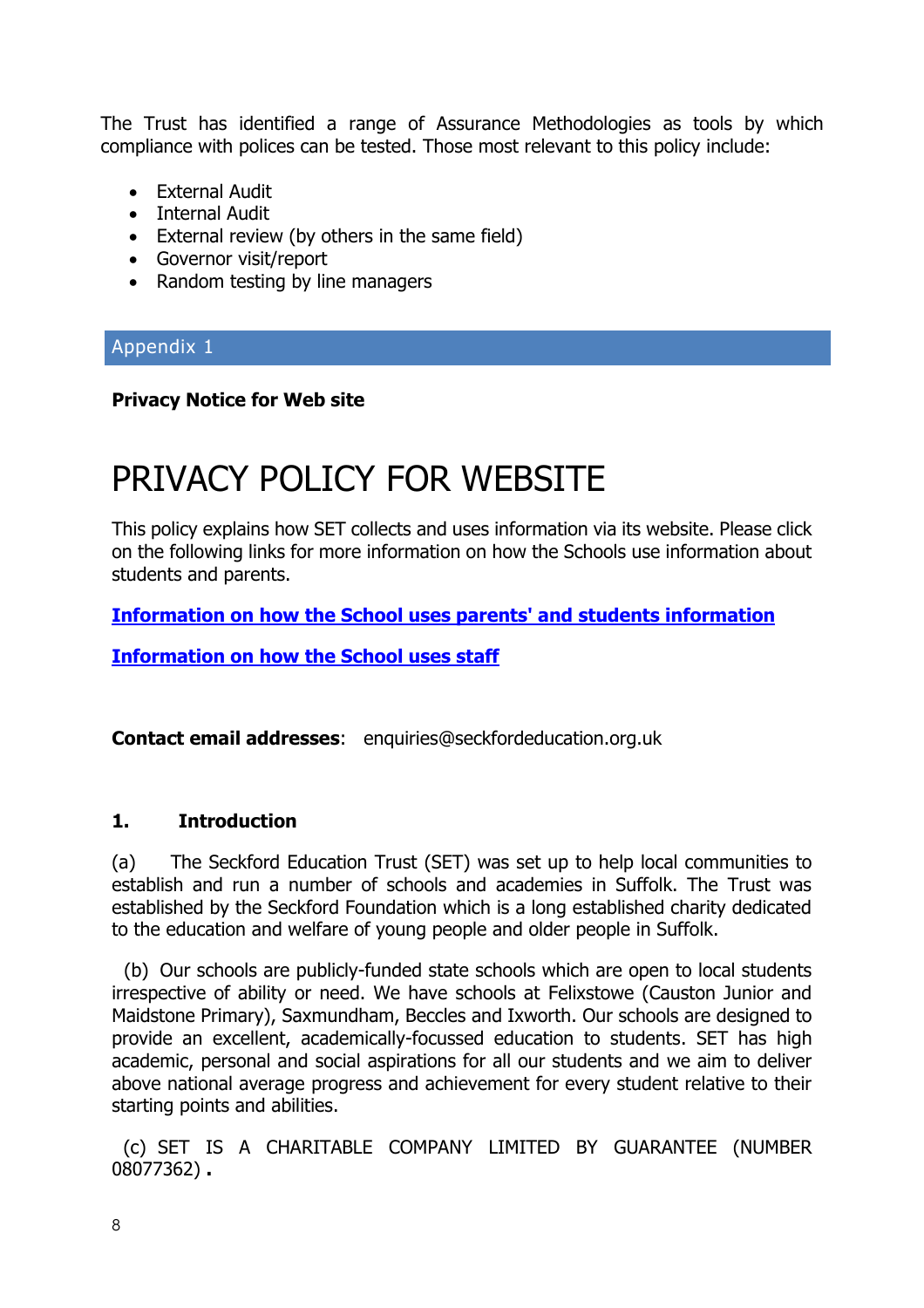(d) 'SET/'we'/'us', for the purposes of this Privacy Policy, means both the registered charity and the schools referred to above.

(e) The Site is a UK-based website and we take reasonable care to comply with the requirements of the UK Data Protection Act 1998 (**'the Act'**) relating to the personal information you supply on the Site.

(f) For the purposes of the Act, the data controller is SFFST and it is registered as a data controller with the Information Commissioner for the United Kingdom.

# **2. Your Personal Data**

(a) From time to time we may ask you to supply personal data on the Site. Personal data is any information that enables us to identify you in some way, such as your name and an email address ('**Information**').

(b) If you supply us with any Information, we will ensure that your personal data is only used for the purpose for which it was requested and is held securely.

# **3. How we will use your Information**

# **(a) Cookies**

The Site uses cookies for analytical purposes as these will help us make improvements for the future. You may refuse to accept cookies by clicking "switch off cookies" at the bottom of any page on the Site, but if you do so parts of the Site may not work correctly. Information about your computer, such as your IP address, operating system and browser type, may also be used to examine usage trends, but this will not allow for any personal identification.

# **(b) Questionnaires, surveys, competitions or other similar activities**

From time to time may ask you to complete questionnaires or surveys on the Site or invite you to participate in competitions and other similar activities. The personal data collected by us during the course of any such activity will only be used for the purpose stated on the Site in connection with that activity. You may also be given the opportunity to add your address details to our databases so we can contact you in the future. We will only use this information to contact you if you expressly give us permission to do so.

# **(c) Mailing Lists and Newsletters**

We may offer you the opportunity to sign up to a mailing list and/or newsletter, but if you subsequently change your mind, you may opt out by notifying us at our Contact email address above.

# **(d) Requests for information**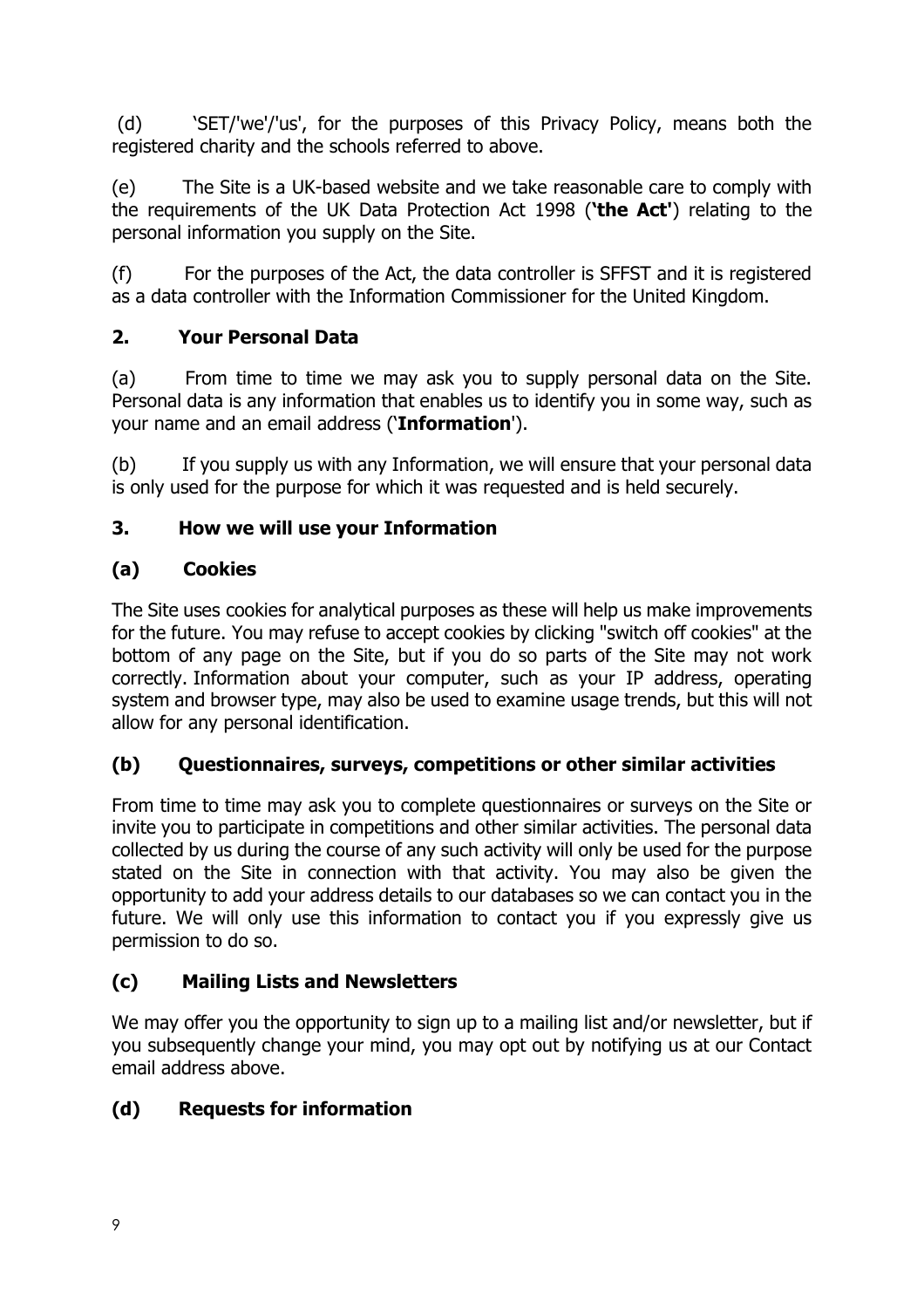If you make a request for further information using the contact details given on the Site, the data will only be retained on our web servers as long as is reasonable. Please contact the school for further detailed information.

# **(e) Other communications**

We may use your Information to notify you by email about important functionality changes and alterations to the Site, but if you do not wish to receive any such communications, please notify us using our Contact email address.

# **4. Updating your Information**

If any of your Information changes, please notify us at the above Contact email address.

# **5. Links to Third Parties' Sites**

We may provide links to other websites. Before supplying any personal information to any other website, we recommend that you check that website's Privacy Policy. We do not accept responsibility for the protection of any data supplied to other sites.

# **6. Who we may share your Information with**

Except as set out below, we will not sell, distribute or disclose your Information without your consent, unless required or permitted to do so by law.

# **7. Internet**

The Site uses a security system that protects your Information from unauthorised use. However, as no data transmissions over the Internet can be guaranteed to be 100% secure, we cannot take responsibility for any unauthorised access or loss of personal information that is beyond our control.

# **8. Changes to Privacy Policy**

Our Privacy Policy may change from time to time. In this case, the amended version will be published on the Site.

# **9. Social media platforms**

Communication, engagement and actions taken through external social media platforms that this website and its owners participate on are custom to the terms and conditions as well as the privacy policies held with each social media platform respectively.

Users are advised to use social media platforms wisely and communicate / engage upon them with due care and caution in regard to their own privacy and personal details. This website nor its owners will ever ask for personal or sensitive information through social media platforms and encourage users wishing to discuss sensitive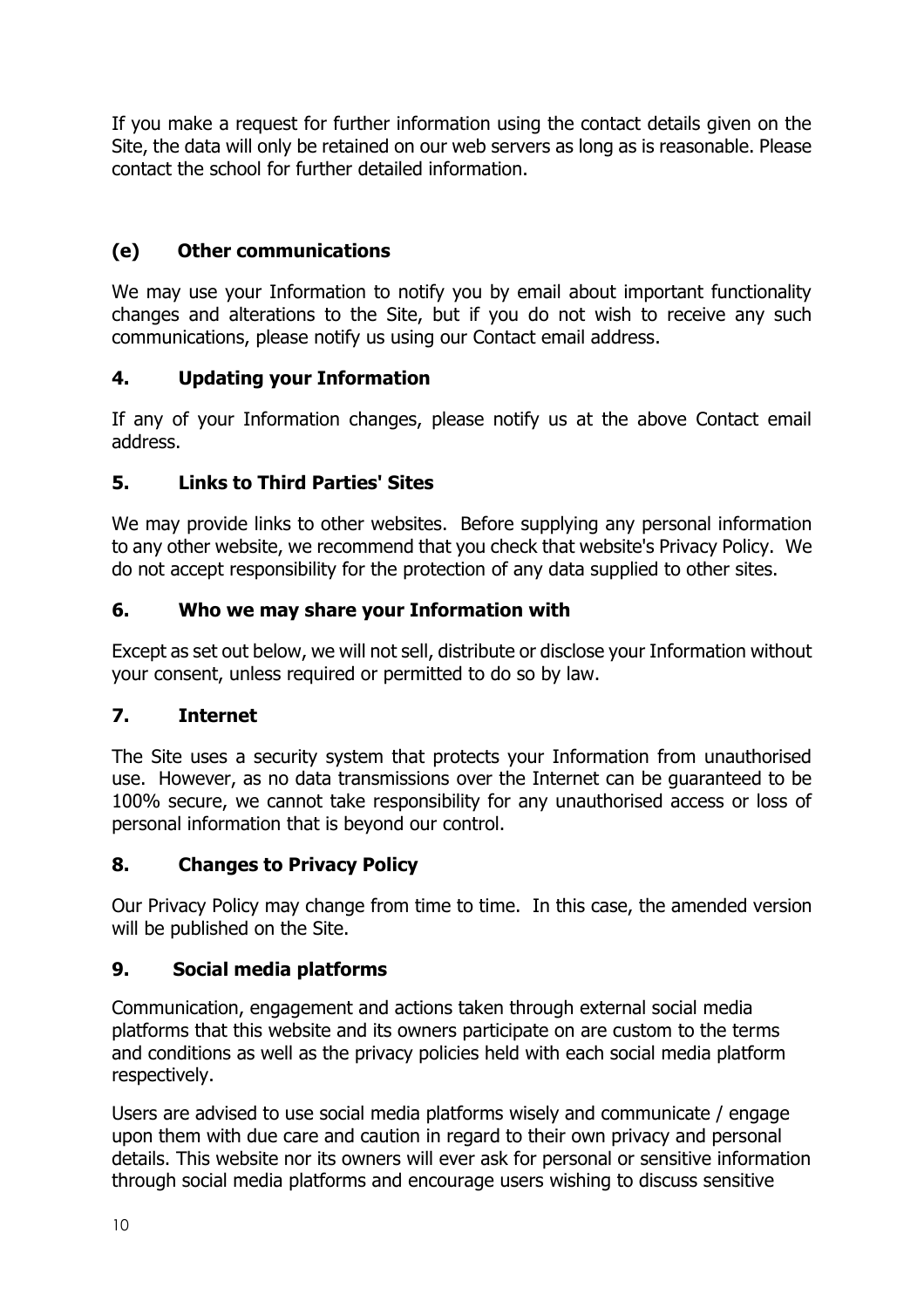details to contact them through primary communication channels such as by telephone or email.

This website may use social sharing buttons which help share web content directly from web pages to the social media platform in question. Users are advised before using such social sharing buttons that they do so at their own discretion and note that the social media platform may track and save your request to share a web page respectively through your social media platform account.

Shortened links in relation to social media

This website and its owners through their social media platform accounts may share web links to relevant web pages. By default some social media platforms shorten lengthy urls.

Users are advised to take caution and good judgement before clicking any shortened urls published on social media platforms by this website and its owners. Despite the best efforts to ensure only genuine urls are published many social media platforms are prone to spam and hacking and therefore this website and its owners cannot be held liable for any damages or implications caused by visiting any shortened links.

## **10. Resources and further information**

- [Data Protection Act 1998](http://www.legislation.gov.uk/ukpga/1998/29/contents)
- [Privacy and Electronic Communications Regulations 2003](http://www.legislation.gov.uk/uksi/2003/2426/contents/made)
- [Privacy and Electronic Communications Regulations 2003](http://www.ico.gov.uk/for_organisations/privacy_and_electronic_communications/the_guide.aspx)  The Guide
- [Twitter Privacy Policy](http://twitter.com/privacy)
- [Google Privacy Policy](http://www.google.com/privacy.html)

## Appendix 2

# **Privacy Notice - Data Protection Act 2018- Parents and Students**

# **How We Use Your Information - Privacy Notice for Parents and Students**

## **Parent and Student Privacy Notice Introduction**

This notice is to help you understand how and why we collect personal information about you and what we do with that information. It also explains the decisions that you can make about your own information.

If you have any questions about this notice please contact the Headteacher.

## **What is personal information?**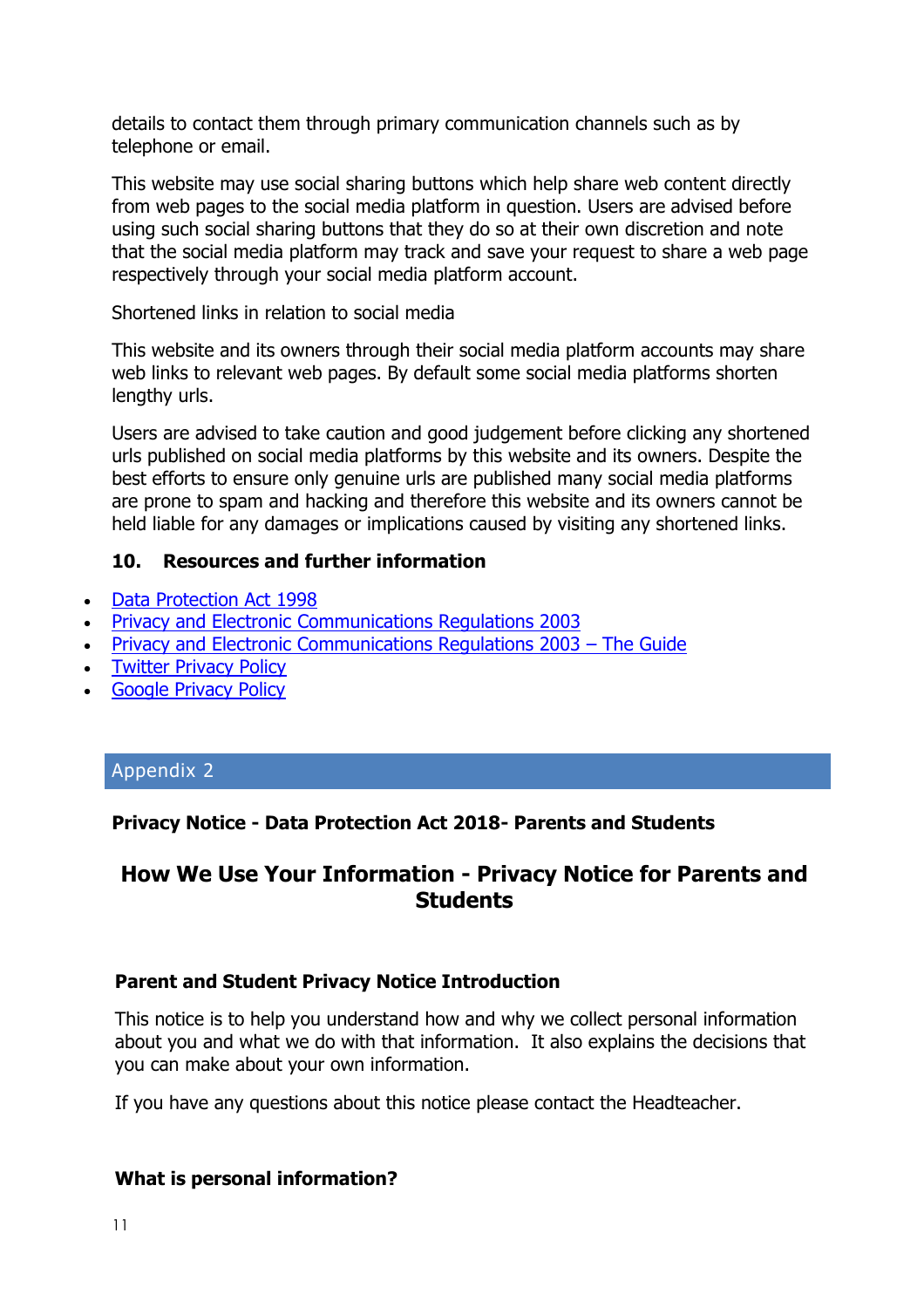Personal information is information that identifies you as an individual and relates to you.

This includes your contact details, next of kin and financial information. We may also hold information such as your religion or ethnic group. CCTV, photos and video recordings of you are also personal information.

## **How and why does the School collect and use personal information?**

We set out below examples of the different ways in which we use personal information and where this personal information comes from. The School's primary reason for using your personal information is to provide educational services to your child.

• We obtain information about you from admissions forms and from your child's previous school.

We may also get information from professionals such as doctors and from local authorities.

• We may have information about any family circumstances which might affect your child's welfare or happiness

• We may use car details (about those who use our car parking facilities)

• We may need information about any court orders or criminal petitions which relate to you. This is so that we can safeguard the welfare and wellbeing of your child and the other students at the School.

• We use CCTV to make sure the school site is safe. CCTV is not used in private areas such as toilets.

• We may take photographs or videos of you at School events to use on social media and on the School website. This is to show prospective parents and students what we do here and to advertise the School. We may continue to use these photographs and videos after your child has left the School.

• We may send you information to keep you up to date with what is happening at the School. For example, by sending you information about events and activities taking place (including fundraising events) and the School newsletter.

• The School will use the contact details of parents, alumni and other members of the School community to keep them updated about the activities of the School, including by sending updates and newsletters, by email and by post. Unless the relevant individual objects, the School may also:

> Contact parents and/or alumni by post and email in order to promote and raise funds for the School;

- Collect information from publicly available sources about parents' and former students' activities, in order to maximise the School's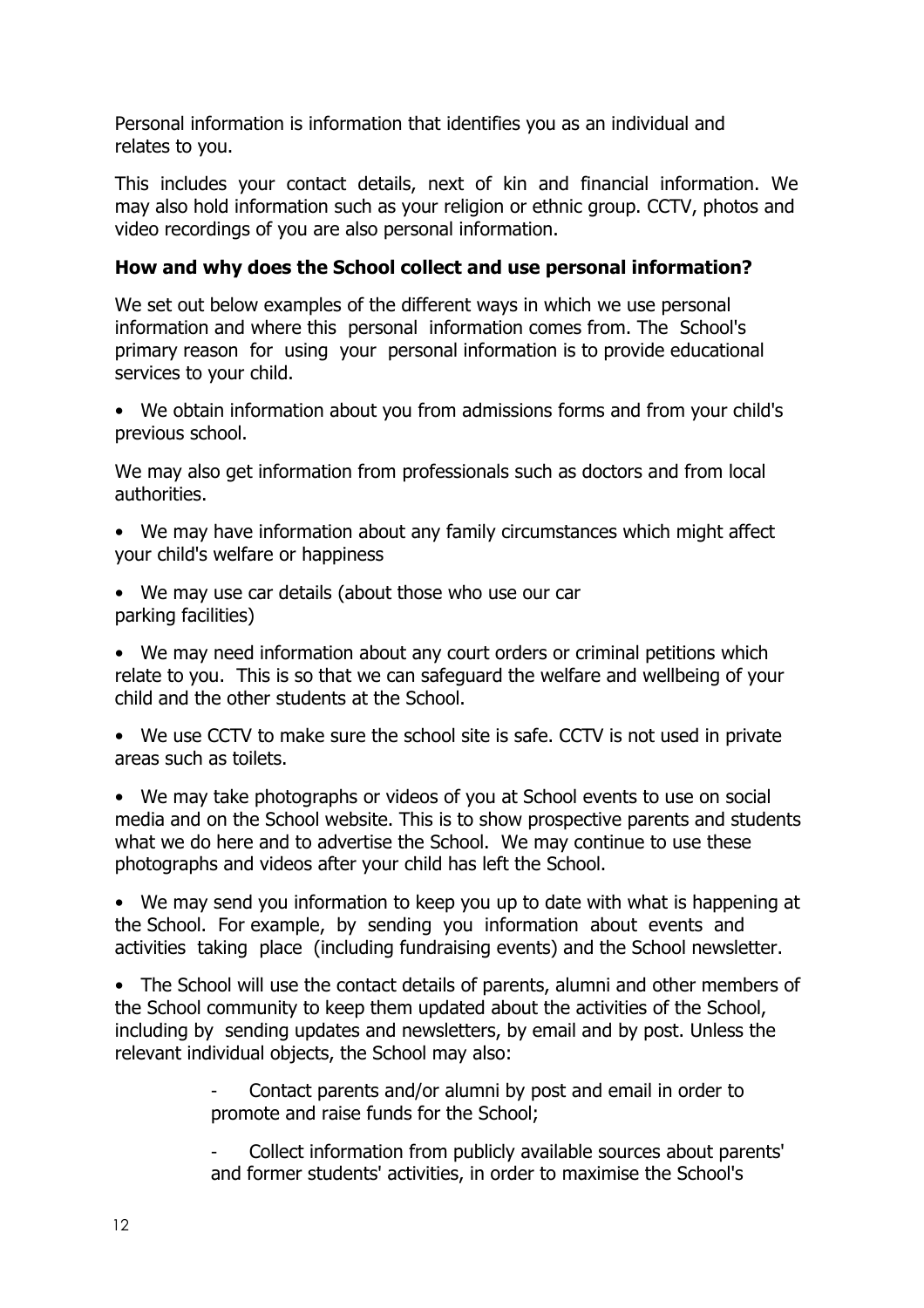fundraising potential and to ensure that the School can invite parents and former students to events relevant to their circumstances;

Should you wish to limit or object to any such use, or would like further information about them, please contact the Headteacher in writing

• We may use information about you if we need this for historical research purposes or for statistical purposes.

## Sharing personal information with third parties

• In accordance with our legal obligations, we may share information with local authorities, the Ofsted and the Department for Education, for example, where we have any safeguarding concerns.

• On occasion, we may need to share information with the police.

• We may also need to share information with our legal advisers for the purpose of obtaining legal advice.

• Occasionally we may use consultants, experts and other advisors to assist the School in fulfilling its obligations and to help run the School properly. We might need to share your information with them if this is relevant to their work.

If your child is not of British nationality we have to make sure that your child has the right to study in the UK. We might have to provide information about you to UK Visas and Immigration to comply with our duties as a Tier 4 sponsor.

We may share some information with our insurance company, for example, where there is a serious incident at the School.

If your child leaves us to attend another school we may need to provide that school with information about you. For example, details of family circumstances for safeguarding reasons.

We may share information about you with others in your family, such as another parent or step-parent. For example, where this is part of our obligation to take care of your child, as part of our wider legal and regulatory obligations.

We may need to share information if there is an emergency, for example, if your child is hurt whilst on School premises.

We sometimes use contractors to handle personal information on our behalf. The following are examples:

IT consultants who might access information about you when checking the security of our IT network; and

We use third party "cloud computing" services to store some information rather than the information being stored on hard drives located on the School site.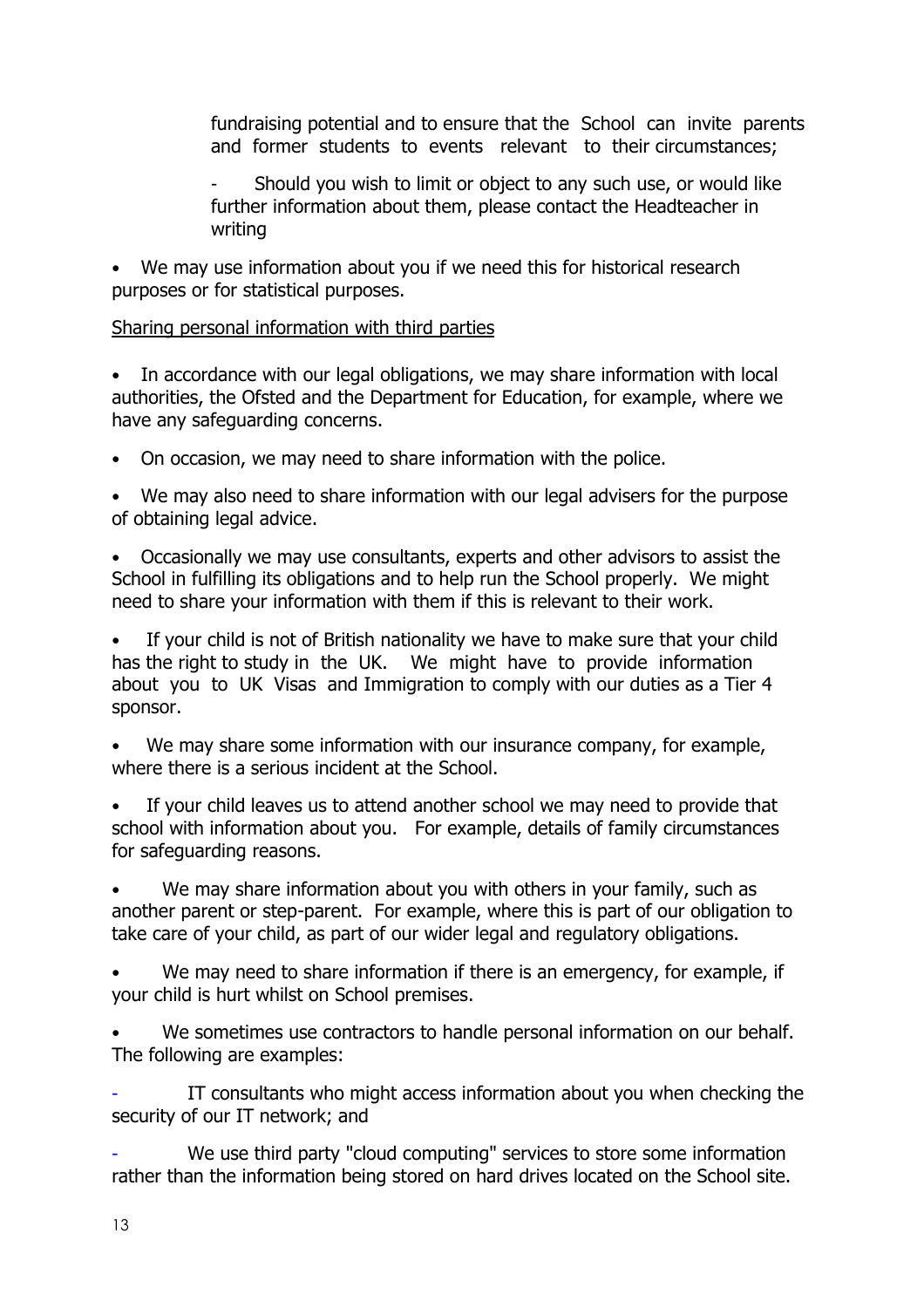## **Our legal grounds for using your information**

This section contains information about the legal basis that we are relying on when handling your information.

#### Legitimate interests

This means that the processing is necessary for legitimate interests except where the processing is unfair to you, for example:

• Promoting the objects and interests of the School. This includes fundraising.

If you object to us using your information where we are relying on our legitimate in interests as explained above please speak to the Headteacher.

#### Necessary for a contract

We will need to use your information in order to perform our obligations under our contract with you. For example, we need your name and contact details so that we can update you on your child's progress and so that we can contact you if there is a concern.

#### Legal obligation

Where the School needs to use your information in order to comply with a legal obligation, for example to report a concern to Children's Services. We may also have to disclose your information to third parties such as the courts, the local authority or the police where legally obliged to do so.

#### Vital interests

For example, to prevent someone from being seriously harmed or killed.

#### Public interest

The School considers that it is acting in the public interest when providing education.

The School must also comply with an **additional condition** where it processes special categories of personal information. These special categories are as follows: personal information revealing racial or ethnic origin, political opinions, religious or philosophical beliefs, trade union membership, genetic information, biometric information, health information, and information about sex life or orientation.

#### Substantial public interest:

The processing is necessary for reasons of substantial public interest.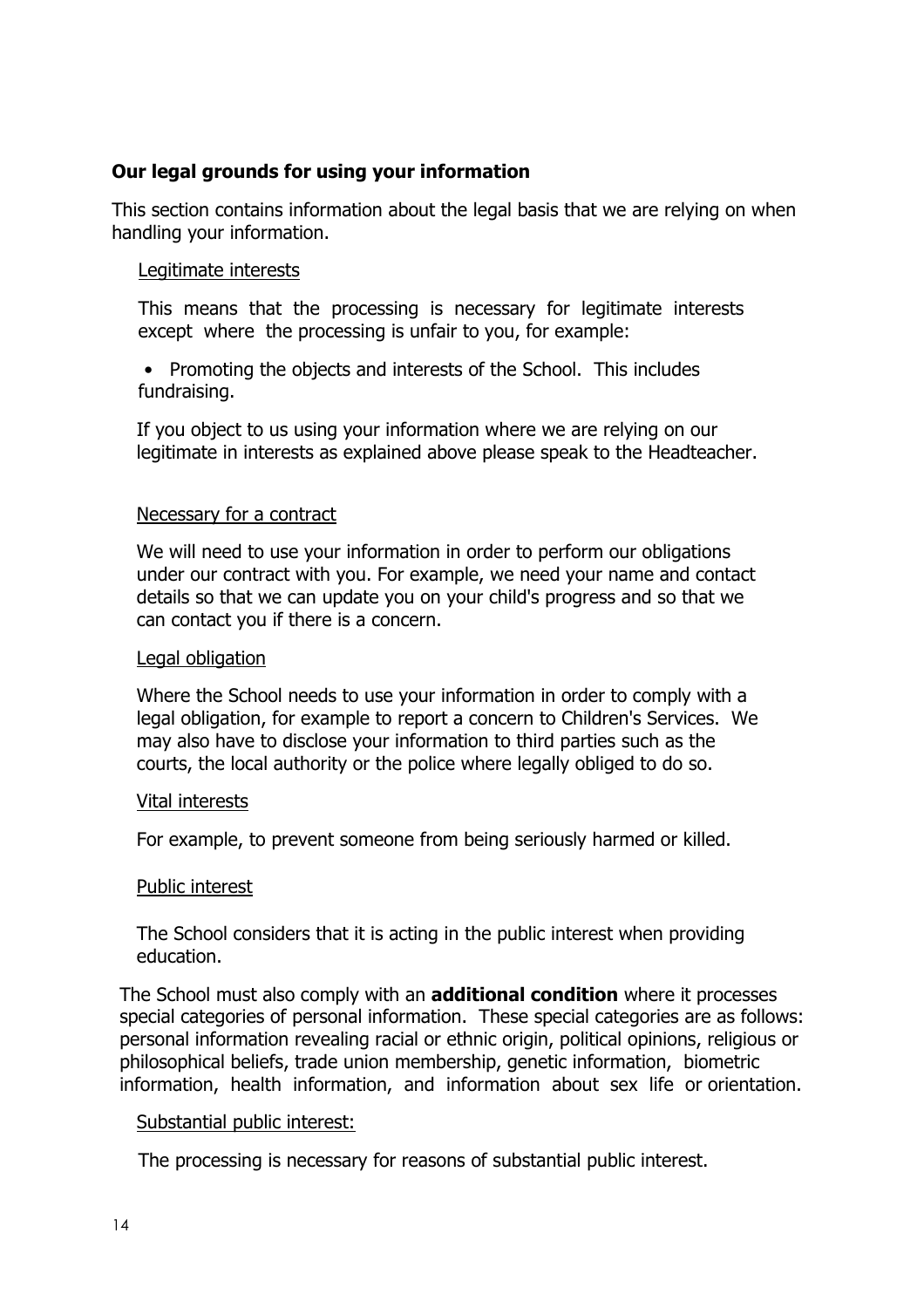#### Vital interests:

To protect the vital interests of any person where that person cannot give consent, for example, if they are seriously hurt and are unconscious.

#### Legal claims:

The processing is necessary for the establishment, exercise or defence of legal claims. This allows us to share information with our legal advisors and insurers.

#### Medical purposes:

This includes medical treatment and the management of healthcare services.

We may ask for your consent to use your information in certain ways. If we ask for your consent to use your personal information you can take back this consent at any time. Any use of your information before you withdraw your consent remains valid. Please speak to the Headteacher if you would like to withdraw any consent given.

## **Sending information to other countries**

We may send your information to countries which do not have the same level of protection for personal information as there is the UK. For example, we may:

- store your information on cloud computer storage based overseas; or
- communicate with you by email when you are overseas (for example, when you are on holiday).

The European Commission has produced a list of countries which have adequate data protection rules. The list can be found here: [http://ec.europa.eu/justice/data-protection/international](http://ec.europa.eu/justice/data-protection/international-)transfers/adequacy/index\_en.htm

If the country that we are sending your information to is not on the list or, is not a country within the EEA (which means the European Union, Liechtenstein, Norway and Iceland) then, it might not have the same level of protection for personal information as there is the UK.

We will provide you with details about the safeguards which we have in place outside of this privacy notice. If you have any questions about the safeguards that are in place please contact the Bursar.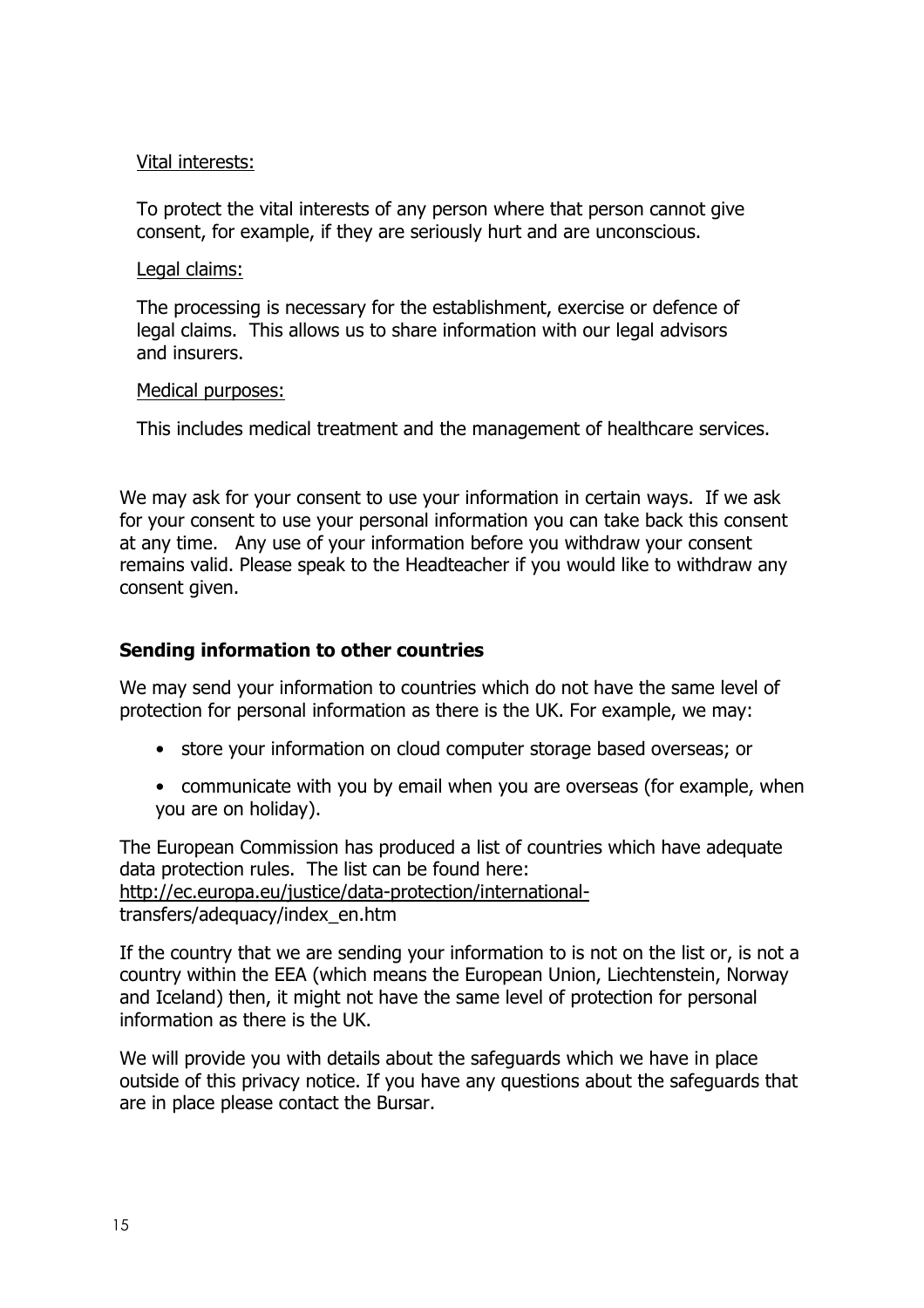#### **For how long do we keep your information?**

We keep your information for as long as we need to in order to educate and look after your child. We will keep some information after your child has left the School, for example, so that we can find out what happened if you make a complaint.

In exceptional circumstances, we may keep your information for a longer time than usual but we would only do so if we had a good reason and only if we are allowed to do so under data protection law.

We can keep information about you for a very long time or even indefinitely if we need this for historical, research or statistical purposes. For example, if we consider the information might be useful if someone wanted to write a book about the School.

| <b>Type of information</b>                              | Retention period or the criteria used<br>to determine the retention period |
|---------------------------------------------------------|----------------------------------------------------------------------------|
| Contact details included within student<br><b>files</b> | Kept indefinitely in line with current<br>best practice                    |
| <b>Financial records</b>                                | Seven years                                                                |
| Contact details for past students and<br>parents        | Kept indefinitely                                                          |

The table below shows for how long we keep different types of your information.

## **What decisions can you make about your information?**

From May 2018 data protection legislation gives you a number of rights regarding your information. Some of these are new rights whilst others build on your existing rights. Your rights are as follows:

- if information is incorrect you can ask us to correct it
	- you can also ask what information we hold about you and be provided with a copy. We will also give you extra information, such as why we use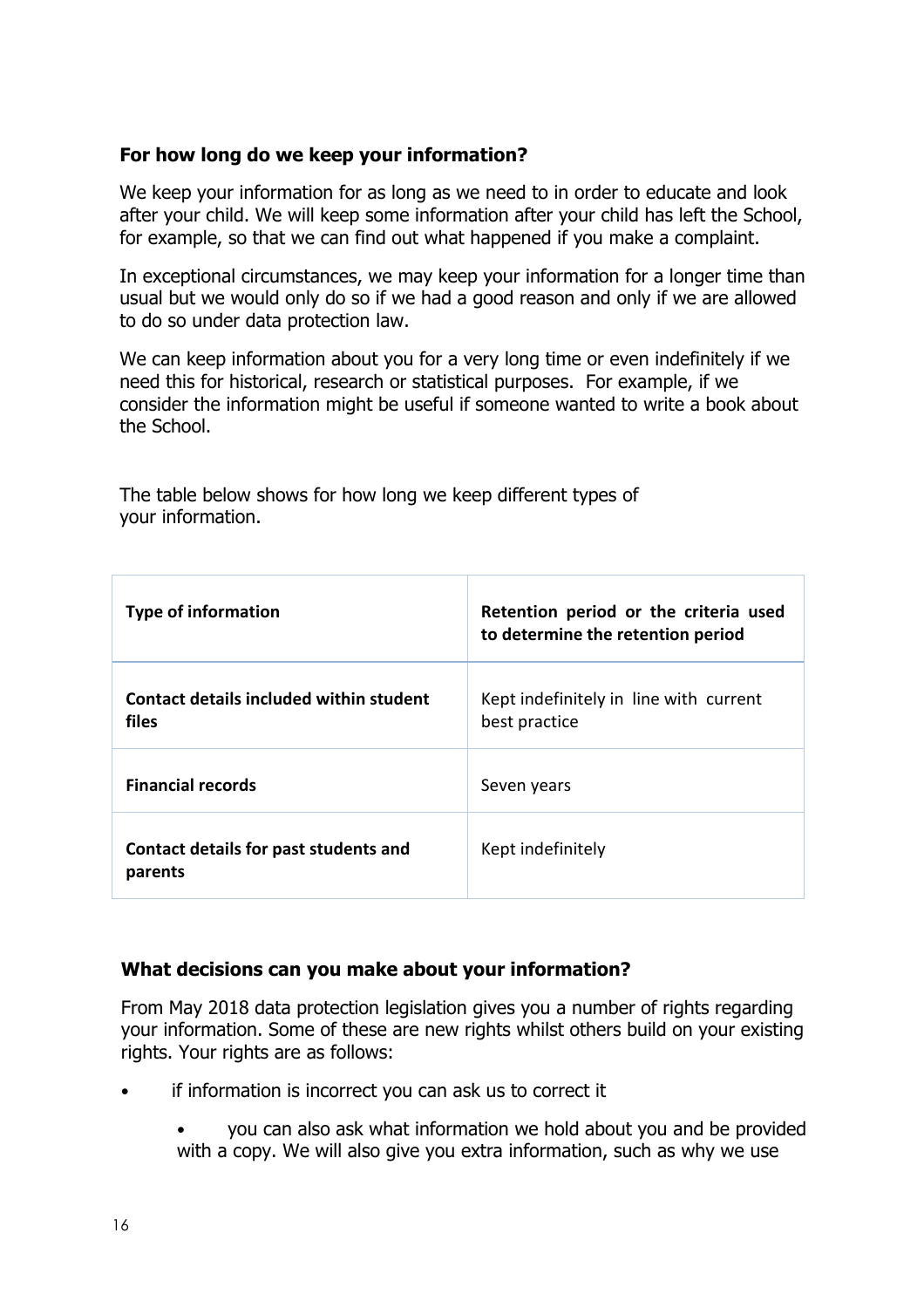this information about you, where it came from and what types of people we have sent it to

• you can ask us to delete the information that we hold about you in certain circumstances. For example, where we no longer need the information

• you can ask us to send you, or another organisation, certain types of information about you in a format that can be read by computer

• our use of information about you may be restricted in some cases. For example, if you tell us that the information is inaccurate we can only use it for limited purposes while we check its accuracy

The Headteacher can give you more information about your data protection rights.

## **Further information and guidance**

The Headteacher is the person responsible at the School for managing, on a day to day basis, how we look after personal information and deciding how it is shared.

Like other organisations we need to keep your information safe, up to date, only use it for what we said we would, destroy it when we no longer need it and most importantly - treat the information we get fairly.

This notice is to explain how we use your personal information. The Headteacher can answer any questions which you may have.

Please contact the Headteacher if:

- you object to us using your information for marketing purposes e.g. to send you information about school events. We will stop using your information for marketing purposes if you tell us not to; or
- you would like us to update the information we hold about you; or
- you would prefer that certain information is kept confidential.

If you consider that we have not acted properly when using your personal information you can contact the Information Commissioner's Office - [ico.org.uk.](https://ico.org.uk/)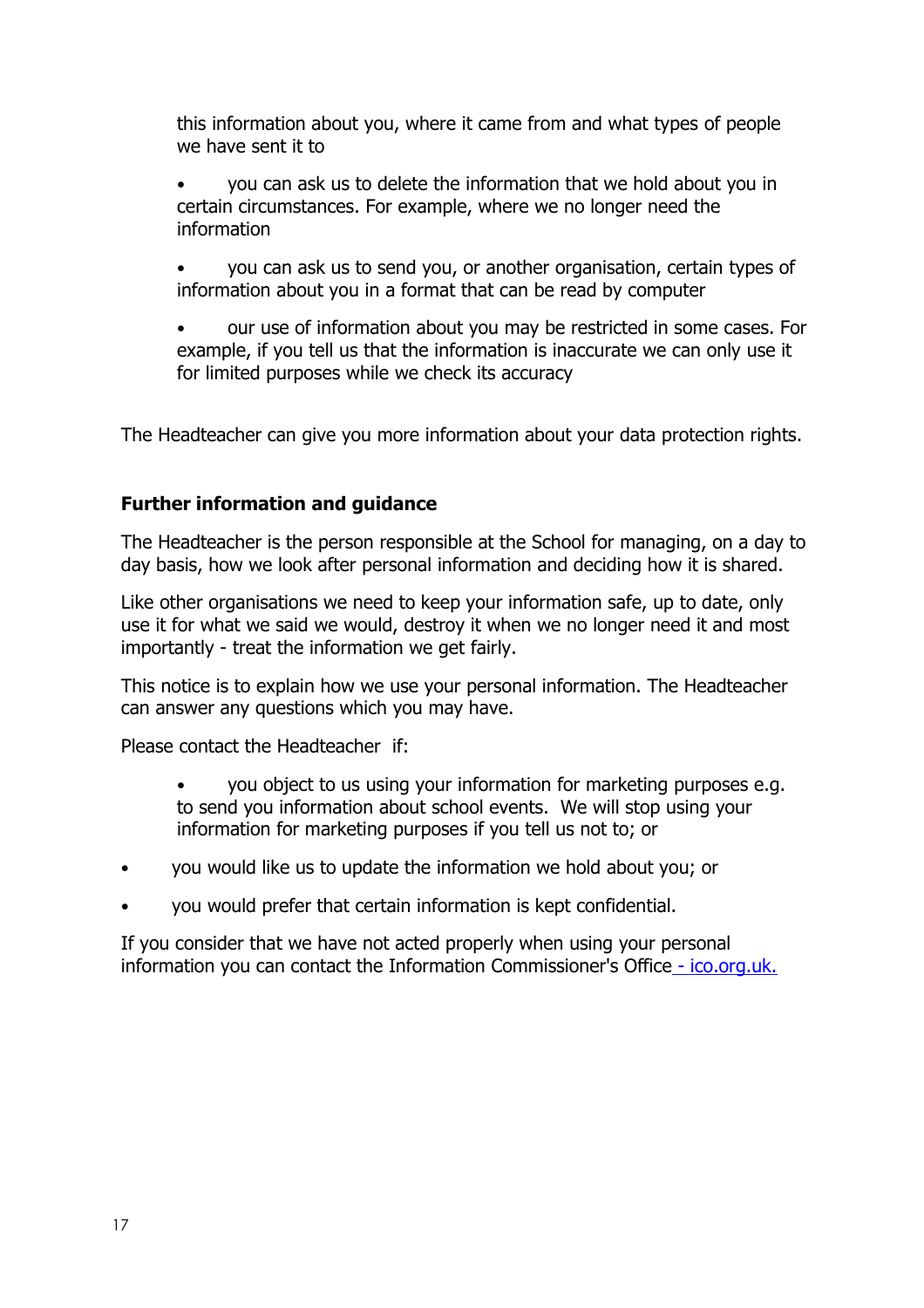## Appendix 3

## **Privacy Notice - Data Protection Act 2018- Staff**

#### **PRIVACY NOTICE-STAFF**

#### **WHO WE ARE**

We, the Seckford Education Trust (SET), are a data controller for the purposes of the Data Protection Act. The SET has appointed Mr W Bowman, the Director of Operations as a Data Protection Officer who will deal with all your requests and enquiries concerning the SET's use of your personal data and endeavour to ensure that all data is processed in compliance with this Policy and Data Protection Law.

#### **WHAT THIS POLICY IS FOR**

This policy is intended to provide information about how the school will use (or "process") personal data about its staff; This information is provided in accordance with the rights of individuals under Data Protection Law to understand how their data is used. Staff are all encouraged to read this Privacy Notice and understand the school's obligations to its entire community.

This **Privacy Notice** applies alongside any other information the school may provide about a particular use of personal data, for example when collecting data via an online or paper form.

This **Privacy Notice also** applies in addition to the school's other relevant terms and conditions and policies, including:

- any contract between the school and its staff;
- the school's policy on taking, storing and using images of children;
- the school's CCTV and/or biometrics policy;
- the school's retention of records policy;
- the school's safeguarding, pastoral, or health and safety policies, including as to how concerns or incidents are recorded; and
- the school's IT policies, including its Acceptable Use policy, eSafety policy, WiFi policy, Remote Working policy and Bring Your Own Device policy.

Anyone who works for, or acts on behalf of, the school (including staff, volunteers, governors and service providers) should also be aware of and comply with this Privacy Notice the school's data protection policy for staff, which also provides further information about how personal data about those individuals will be used.

#### **WHY THE SCHOOL NEEDS TO PROCESS PERSONAL DATA**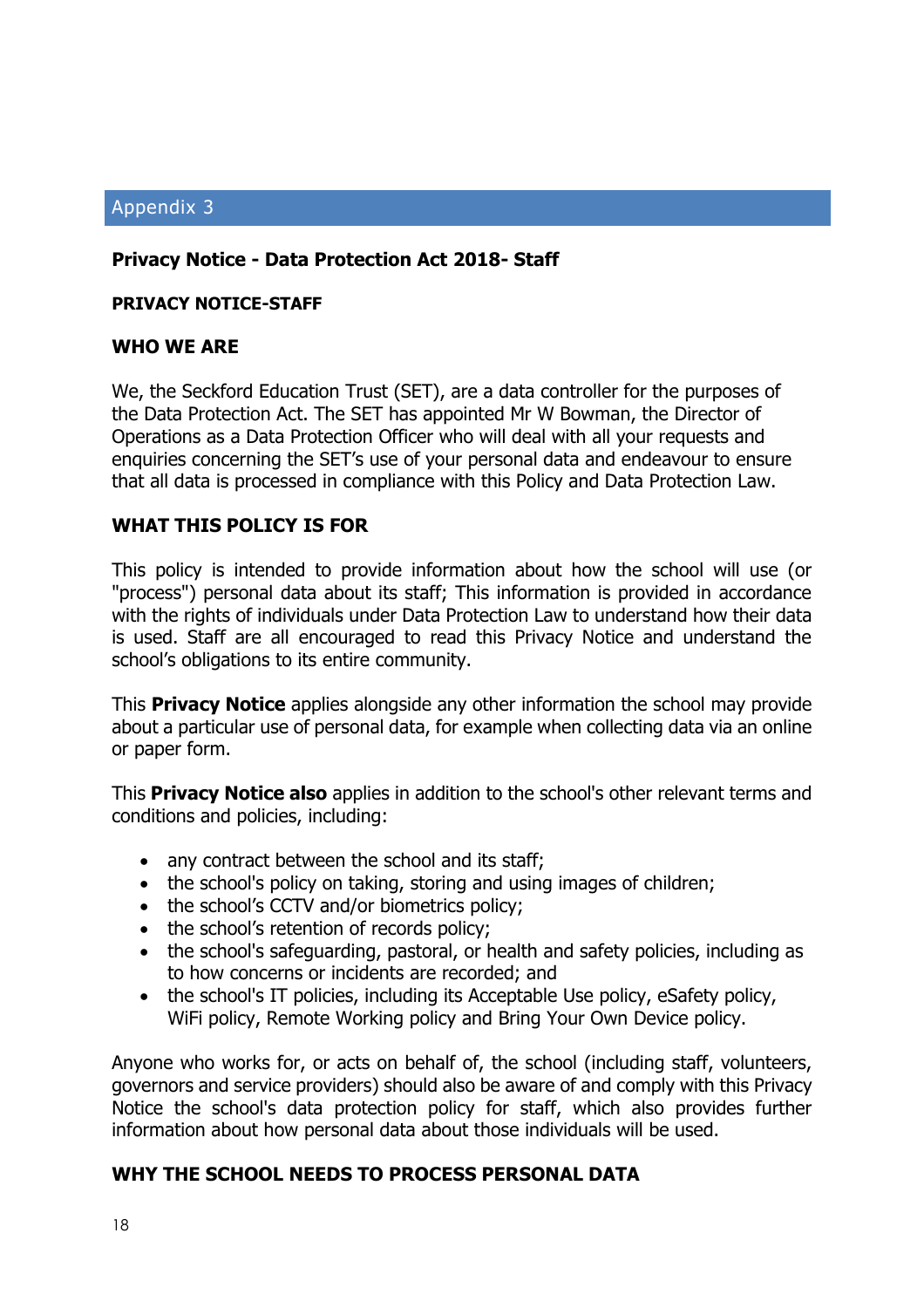In order to carry out its ordinary duties to staff, the school may process a wide range of personal data about individuals (including current, past and prospective staff,) as part of its daily operation.

Some of this activity the school will need to carry out in order to fulfil its legal rights, duties or obligations – including those under a contract with its staff.

Other uses of personal data will be made in accordance with the school's legitimate interests, or the legitimate interests of another, provided that these are not outweighed by the impact on individuals, and provided it does not involve special or sensitive types of data.

The school expects that the following uses may fall within that category of its (or its community's) "legitimate interests":

- Maintaining relationships with alumni and the school community, including direct marketing or fundraising activity;
- For the purposes of management planning and forecasting, research and statistical analysis, including that imposed or provided for by law (such as diversity or gender pay gap analysis and taxation records);
- To enable relevant authorities to monitor the school's performance and to intervene or assist with incidents as appropriate;
- To give and receive information and references about past, current and prospective pupils, including relating to outstanding fees or payment history, to/from any educational institution that the pupil attended or where it is proposed they attend; and to provide references to potential employers of past pupils;
- To enable pupils to take part in national or other assessments, and to publish the results of public examinations or other achievements of pupils of the school;
- To safeguard pupils' welfare and provide appropriate pastoral care;
- To monitor (as appropriate) use of the school's IT and communications systems in accordance with the school's IT: acceptable use policy;
- To make use of photographic images of pupils in school publications, on the school website and (where appropriate) on the school's social media channels in accordance with the school's policy on taking, storing and using images of children;
- For security purposes, including CCTV in accordance with the school's CCTV policy; and
- Where otherwise reasonably necessary for the school's purposes, including to obtain appropriate professional advice and insurance for the school.

In addition, the school may need to process **special category personal data** (concerning health, ethnicity, religion, biometrics or sexual life) or criminal records information (such as when carrying out DBS checks) in accordance with rights or duties imposed on it by law, including as regards safeguarding and employment, or from time to time by explicit consent where required. These reasons may include: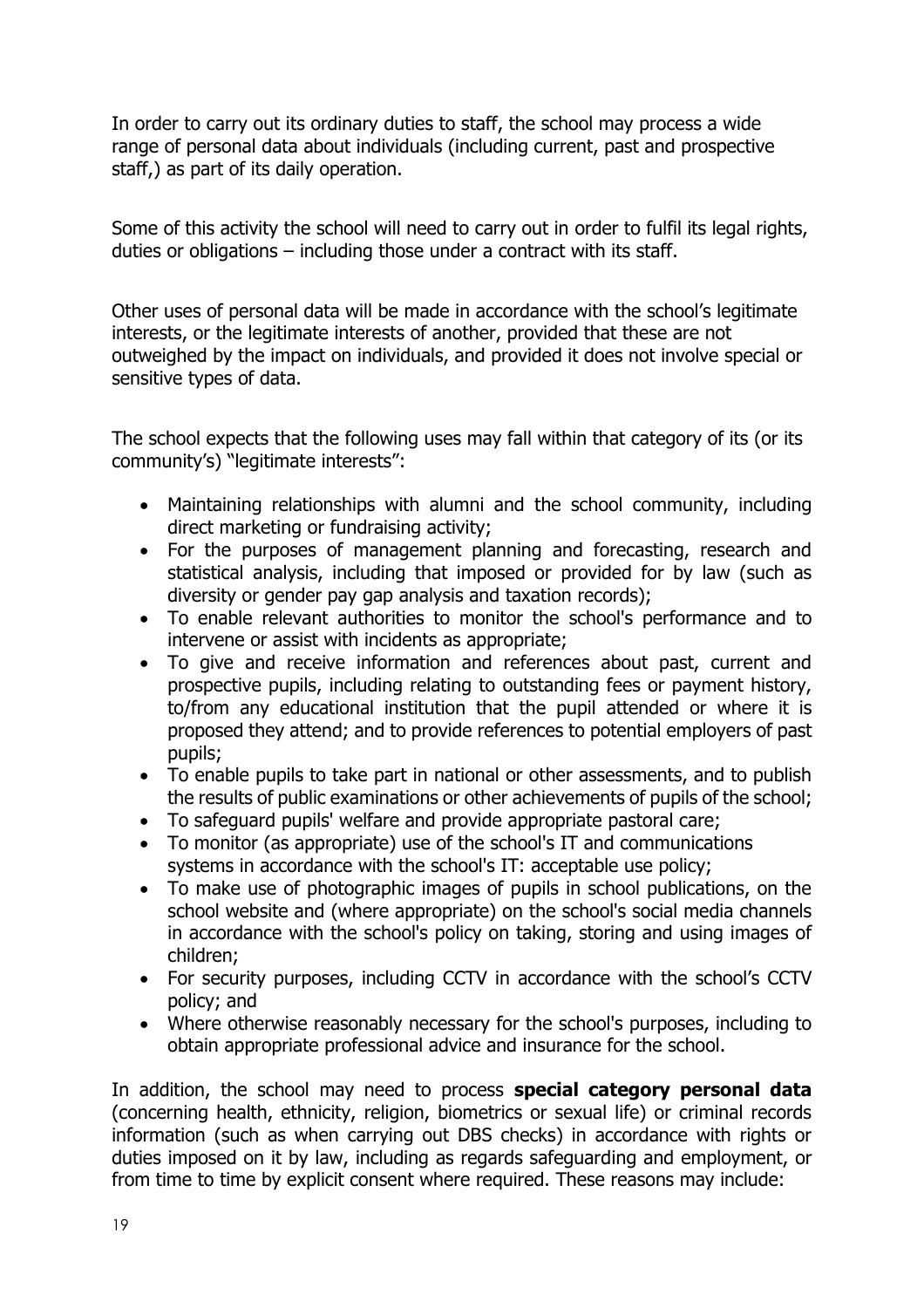- To safeguard pupils' welfare and provide appropriate pastoral (and where necessary, medical) care, and to take appropriate action in the event of an emergency, incident or accident, including by disclosing details of an individual's medical condition where it is in the individual's interests to do so: for example for medical advice, social services, insurance purposes or to organisers of school trips;
- In connection with employment of its staff, for example DBS checks, welfare or pension plans;
- For legal and regulatory purposes (for example child protection, diversity monitoring and health and safety) and to comply with its legal obligations and duties of care.

# **TYPES OF PERSONAL DATA PROCESSED BY THE SCHOOL**

This will include by way of example:

- names, addresses, telephone numbers, e-mail addresses and other contact details;
- car details (about those who use our car parking facilities);
- bank details and other financial information, e.g. about parents who pay fees to the school;
- images of pupils (and occasionally other individuals) engaging in school activities, and images captured by the school's CCTV system (in accordance with the school's policy on taking, storing and using images of children).

## **HOW THE SCHOOL COLLECTS DATA**

Generally, the school receives personal data from the individual directly. This may be via a form, or simply in the ordinary course of interaction or communication (such as email or written assessments).

However in some cases personal data may be supplied by third parties (for example another school, or other professionals or authorities working with that individual); or collected from publicly available resources

## **WHO HAS ACCESS TO PERSONAL DATA AND WHO THE SCHOOL SHARES IT WITH**

Occasionally, the school will need to share personal information relating to its community with third parties, such as professional advisers (lawyers and accountants) or relevant authorities (HMRC, police or the local authority). For the most part, personal data collected by the school will remain within the school, and will be processed by appropriate individuals only in accordance with access protocols (i.e. on a 'need to know' basis). Particularly strict rules of access apply in the context of:

 medical records held and accessed only by the school doctor and appropriate medical staff under his/her supervision, or otherwise in accordance with express consent; and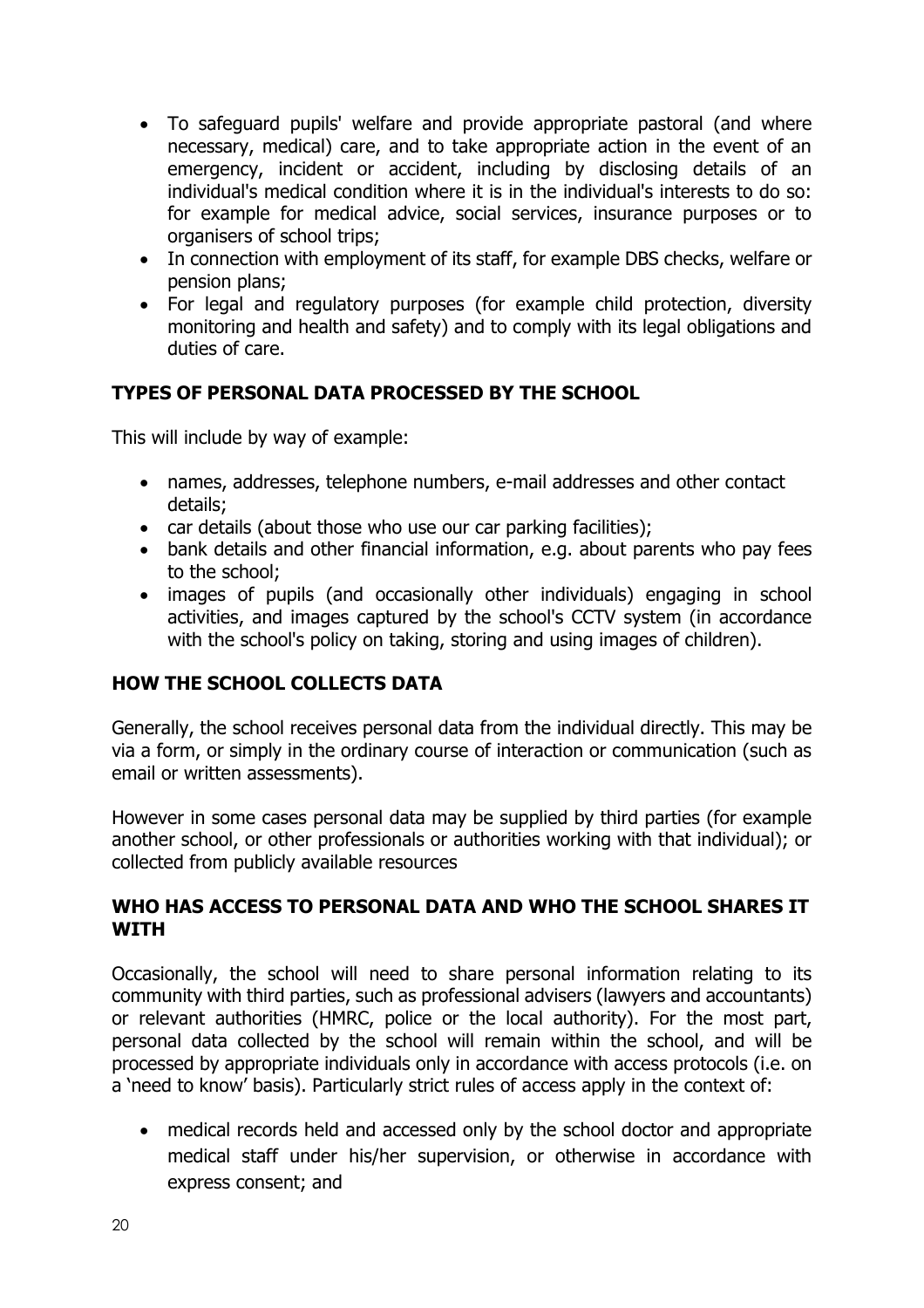• Pastoral or safeguarding files.

However, a certain amount of any SEN pupil's relevant information will need to be provided to staff more widely in the context of providing the necessary care and education that the pupil requires.

Staff, pupils and parents are reminded that the school is under duties imposed by law and statutory guidance (including **[Keeping Children Safe in Education\)](https://www.gov.uk/government/publications/keeping-children-safe-in-education--2) to record or report incidents and concerns that arise or are reported to it, in some cases regardless of whether they are proven, if they meet a certain threshold of seriousness in their nature or regularity. This may include file notes on personnel or safeguarding files, and in some cases referrals to relevant authorities such as the LADO or police. For further information about this, please view the school's Safeguarding Policy.** 

Finally, in accordance with Data Protection Law, some of the school's processing activity is carried out on its behalf by third parties, such as IT systems, web developers or cloud storage providers. This is always subject to contractual assurances that personal data will be kept securely and only in accordance with the school's specific directions.

# **HOW LONG WE KEEP PERSONAL DATA**

The school will retain personal data securely and only in line with how long it is necessary to keep for a legitimate and lawful reason. Typically, the legal recommendation for how long to keep ordinary staff and pupil personnel files is up to 7 years following departure from the school. However, incident reports and safeguarding files will need to be kept much longer, in accordance with specific legal requirements. If you have any specific queries about how this policy is applied, or wish to request that personal data that you no longer believe to be relevant is considered for erasure, please contact the School Administration Manager. However, please bear in mind that the school may have lawful and necessary reasons to hold on to some data.

# **YOUR RIGHTS**

Individuals have various rights under Data Protection Law to access and understand personal data about them held by the school, and in some cases ask for it to be erased or amended or for the school to stop processing it, but subject to certain exemptions and limitations.

Any individual wishing to access or amend their personal data, or wishing it to be transferred to another person or organisation, or who has some other objection to how their personal data is used, should put their request in writing to the Mr W Bowman.

The school will endeavour to respond to any such written requests as soon as is reasonably practicable and in any event within statutory time-limits, which is one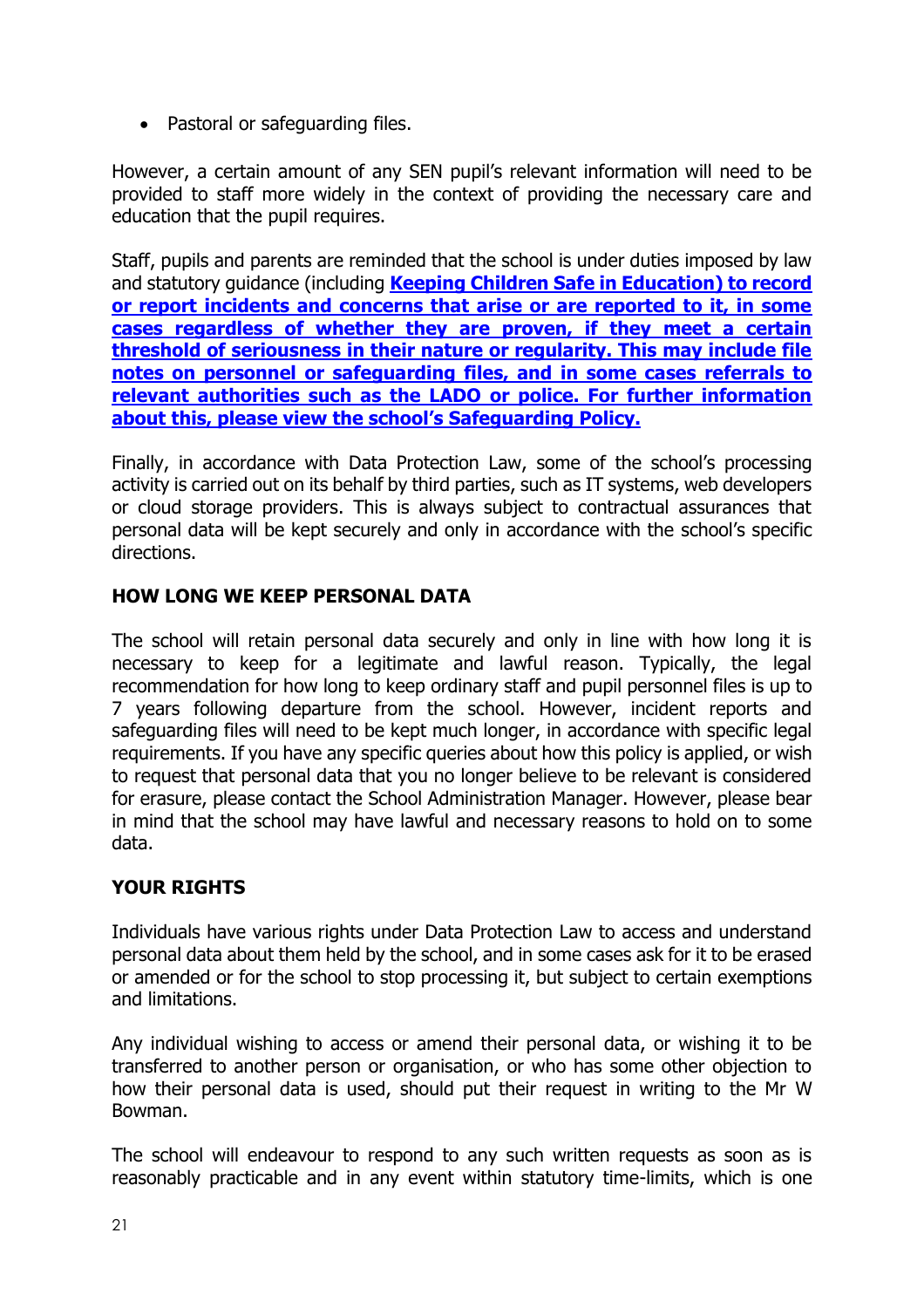month in the case of requests for access to information. The school will be better able to respond quickly to smaller, targeted requests for information. If the request is manifestly excessive or similar to previous requests, the school may ask you to reconsider or charge a proportionate fee, but only where Data Protection Law allows it.

You should be aware that certain data is exempt from the right of access. This may include information which identifies other individuals, or information which is subject to legal professional privilege. The school is also not required to disclose any pupil examination scripts (though examiners' comments may fall to be disclosed), nor any confidential reference given by the school for the purposes of the education, training or employment of any individual.

# **CONSENT**

Where the school is relying on consent as a means to process personal data, any person may withdraw this consent at any time. Please be aware however that the school may have another lawful reason to process the personal data in question even without your consent.

That reason will usually have been asserted under this Privacy Notice, or may otherwise exist under some form of contract or agreement with the individual (e.g. an employment or parent contract, or because a purchase of goods, services or membership of an organisation such as an alumni or parents' association has been requested).

# **WHOSE RIGHTS**

The rights under Data Protection Law belong to the individual to whom the data relates.

Staff are required to respect the personal data and privacy of others, and to comply with the school's policies, e.g. IT: acceptable use policy and the school rules.

# **DATA ACCURACY AND SECURITY**

The school will endeavour to ensure that all personal data held in relation to an individual is as up to date and accurate as possible. Individuals must please notify the Headteacher of any significant changes to important information, such as contact details, held about them.

An individual has the right to request that any out-of-date, irrelevant or inaccurate or information about them is erased or corrected (subject to certain exemptions and limitations under Data Protection Law): please see above for details of why the school may need to process your data, of who you may contact if you disagree.

The school will take appropriate technical and organisational steps to ensure the security of personal data about individuals, including policies around use of technology